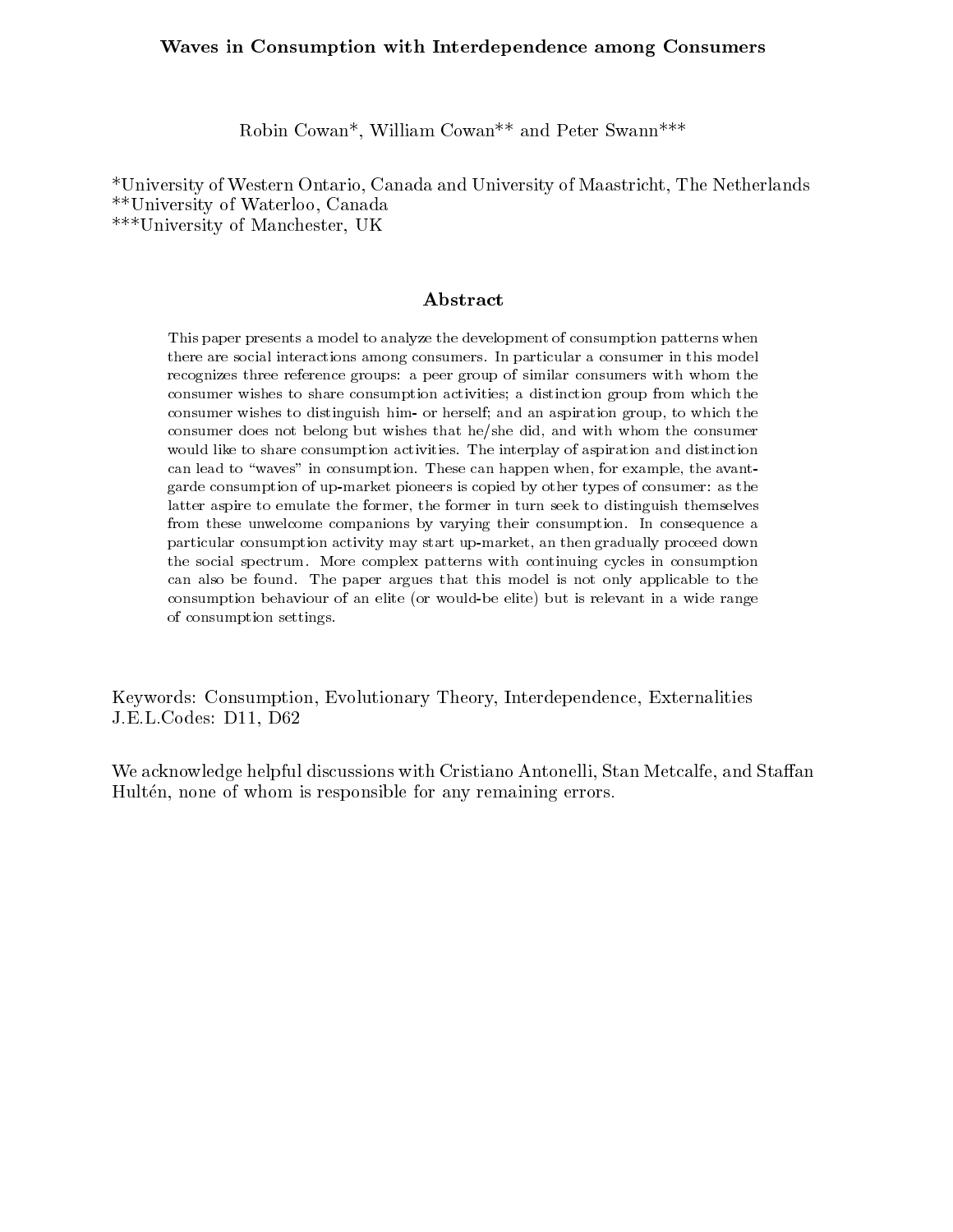## 1. Introduction

The consumer of mainstream economic analysis is generally assumed to have fixed tastes, and to enjoy his or her consumption essentially in private. A wide body of literature has recognized, however, that consumer behaviour evolves over time, and that consumption is an inherently social activity. Indeed, many writers analyze these two phenomena together, because they believe that social interdependencies in consumption are one of the main agents for change in consumer behaviour. An individual's utility from consumption of certain goods is affected by the behaviour of other groups of consumers, and there are several aspects to this interdependence. Some activities become more desirable when they can be shared with a group of peers, and this associative motive plays an important role in the analysis of bandwagon behaviour (Liebenstein, 1950). Again, some activities become more desirable ifthey allow the consumer to emulate the consumption of an elite that he or she aspires to join. By contrast, some activities become more desirable when the individual can, through wealth or personal endowments, outshine his peers: Smith (1776) remarks that "the chief enjoyment of riches consists in the parade of riches", and this phenomenon was studied by Veblen (1899). Or equally, some distinctive activities are desirable because even if they do not cause the consumer to outshine any peers, they sustain a desire for distinction which Marshall (1920) and Senior (1844) described as, "a feeling which ... may be pronounced to be the most powerful of human passions".

The key to understanding these different effects is to recognise that the individual's consumption decisions can depend on the behaviour of specific groups, rather than on other consumers as a mass. In a general way, we can characterize these in
uences as arising from three specic groups: a peer group of similar consumers with whom the consumer wishes to share consumption activities; a distinction group from which the consumer wishes to distinguish himself/herself; and an aspiration group, to which the consumer does not belong but wishes that he/she did, and with whom the consumer would like to share consumption activities.

In this paper we make the convenient simplifying assumption that consumers are arrayed along a scalar "class spectrum", and the individual's concern with the consumption behaviour of other consumers depends on where he and they are located on this spectrum. In using the term "class" we do not invoke the traditional class concept of classical economics: rather, this is a convenient way to work with the association, distinction and aspiration groups referred to above. In general the consumer seeks to associate with those who are close in the "class" spectrum, to distinguish himself/herself from those who are below, and to emulate the consumption behaviour of those above.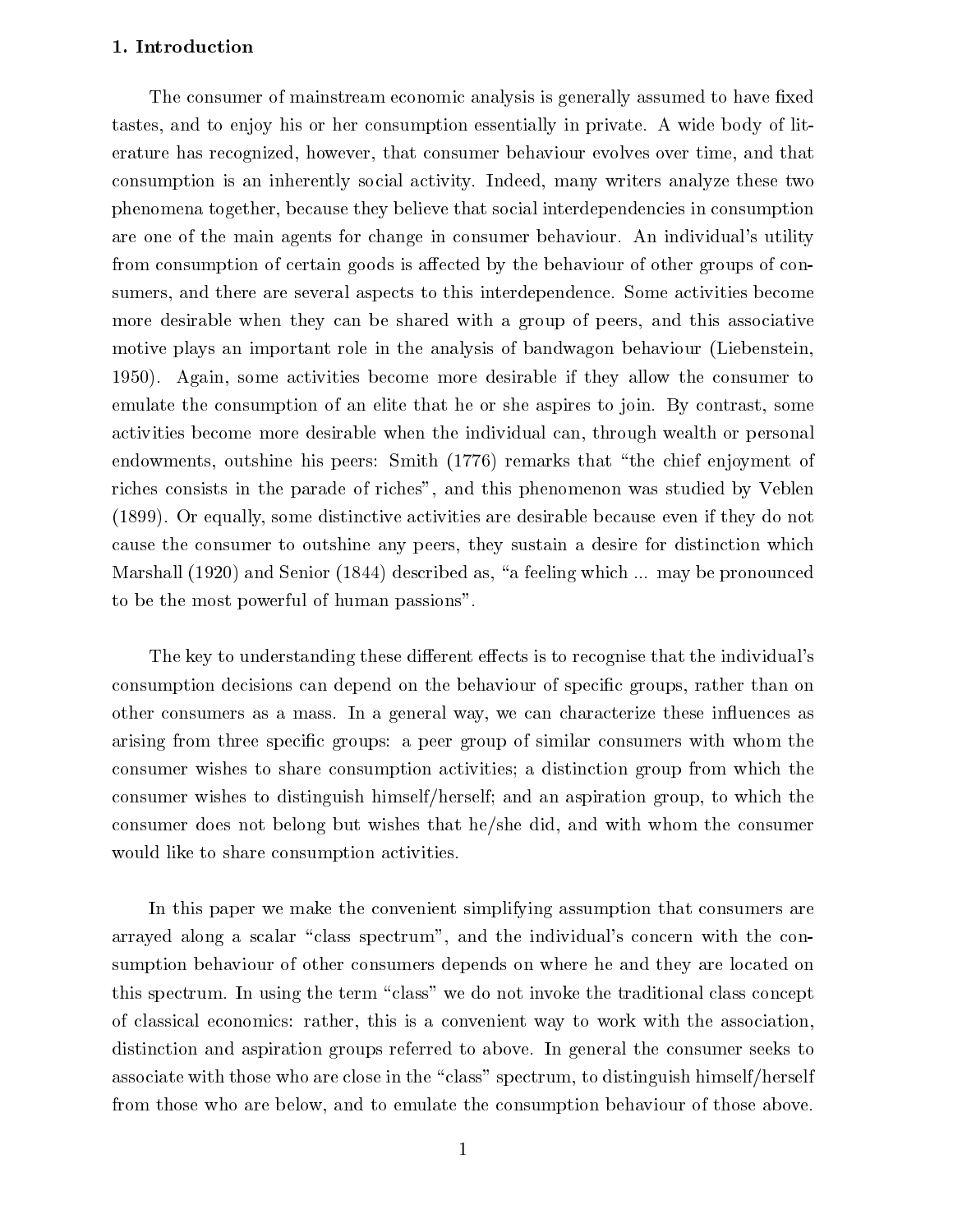Of course in practice, it may be more appropriate to envisage consumers arrayed over a multi-dimensional class space, but for analytical simplicity a scalar representation is used here.

This paper develops a model of consumption in which peer, distinction and aspiration effects are central in determining individual consumer behaviour. From a model of individual decision-making we generate static and dynamic results on the distribution of the consumption of a good within a population of consumers. The paper is organized as follows. Section 2 surveys some of the literature that describes and analyzes interdependencies in consumption. Section 3 gives a brief illustration of some empirical examples where interdependencies in consumption can lead to waves in consumption. Such behaviour cannot readily be explained in an equilibrium model with fixed tastes. Section 4 then describes the model of consumption in detail, and presents results on equilibrium and on the dynamics of consumption. Section 5 illustrates the sorts of waves in consumption that the model can generate, and section 6 concludes.

# 2. Literature on Demand with Inter-dependencies among Consumers

While the paradigmatic consumer of modern theory consumes essentially in private, with a utility function that shows independence of the actions of other agents, economists have not completely ignored the possibility of interdependencies in consumption; it has a history going back at least to Smith. This work can be split into two parts: the effects of a consumer's own consumption history on his/her current consumption; and the effects of the consumption patterns of peers and rivals. This mirrors the distinction made by Becker (1996) between the roles of personal capital and social capital in shaping tastes in consumption.

## 2.1 The consumer's past consumption history

An agent's history can create inertia in consumption patterns. Duesenberry (1949) recognized that when incomes fall, families run down savings to maintain the standard of consumption to which they have become accustomed. Brown (1952) modelled habit formation in demand behaviour as a positive autoregressive component in a traditional demand model. Friedman's concept of permanent income can also be seen in this tradition.<sup>1</sup> By contrast, some areas of economic theory (for example Dasgupta and Stiglitz, 1980), recognize that individual consumers can have a demand for variety. While the origin of the demand for diversity is not developed in detail, it can be

<sup>1</sup> There have been some important subsequent contributions on the endogeneity of preferences for example, Becker and Murphy, 1988; Donckner and Feichtinger, 1993; Feichtinger et al, 1995; Gorman, 1967; Gintis, 1974; Pollak, 1970; von Weizacker, 1971.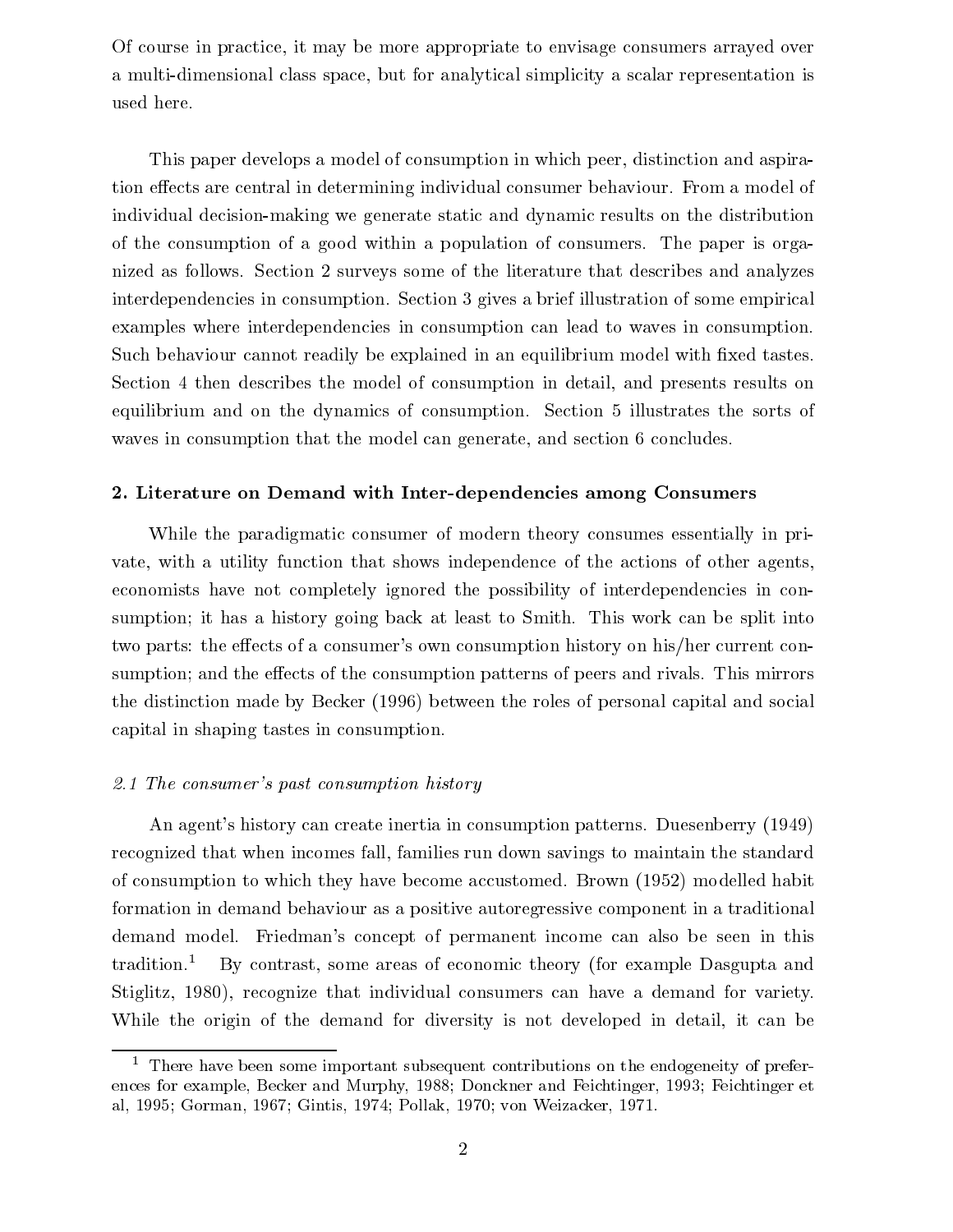interpreted in the current context as a desire on the part of the consumer to differentiate his or her current consumption patterns from those of the past.

Most of the literature in this tradition has focussed on micro-economic results, with less concern on detailed macro-economic consequences, (and especially dynamic consequences), that follow from them.

# 2.2 Consumption patterns of peers and rivals

As noted above, Smith, Senior, Marshall and other classics recognized the consumer's desire to be distinctive. In Veblen's (1899) theory of conspicuous consumption, consumption is an activity undertaken to transmit a signal rather than simply to satisfy needs. Conspicuous consumption requires that individuals indulge in consumption activities recognized by their peers. But it also requires that they distinguish their consumption from that of ordinary people. And indeed, it is not enough that consumption simply imitates that of the peer group: there must be imitation and innovation, so that the individual occupies a distinctive place in the group.<sup>2</sup> One interpretation of the desire for distinction is that consumers interact with each other outside the market, and that these interactions affect utility directly.

There is a now a growing body of literature concerned with direct interactions among agents in the economy. Kirman (1997) and Durlauf (1997) provide recent reviews with different emphasis. The work in this literature tends not to be about consumption as such, but is related to our concerns in that it addresses the issue that non-market interactions can affect the utilities (or productivities) of agents. This intuition has been applied to economic growth (Durlauf, 1993); discrete choice problems (Durlauf and Brock, 1995); opinion formation (Kirman, 1993); technology choice (An and Keifer, 1995) to name a few. In general, the concern in this work tends to be with equilibrium, and with equilibrium defined in relatively aggregated variables, such as, for example, the proportion of the population using a technology or holding an opinion. In some related regional models there is also a concern with the size of agglomerations (Cowan and Cowan, 1998). In general, though, the spaces in these models do not have direction. Externalities are often distance dependent but agents cannot be distinguished in any other way. To allow for distinction and aspiration effects, though, an agent must be able to distinguish between agents on his left and those on his right. Direction does matter. This paper models this aspect of space, which allows us to have a richer equilbrium concept, (and co-relative dynamic concerns) which involves the dis-

<sup>2</sup> This idea re-appears in the work of Liebenstein (1950), Mason (1981), Earl (1986), Bagwell and Bernheim (1996), and Ireland (1994).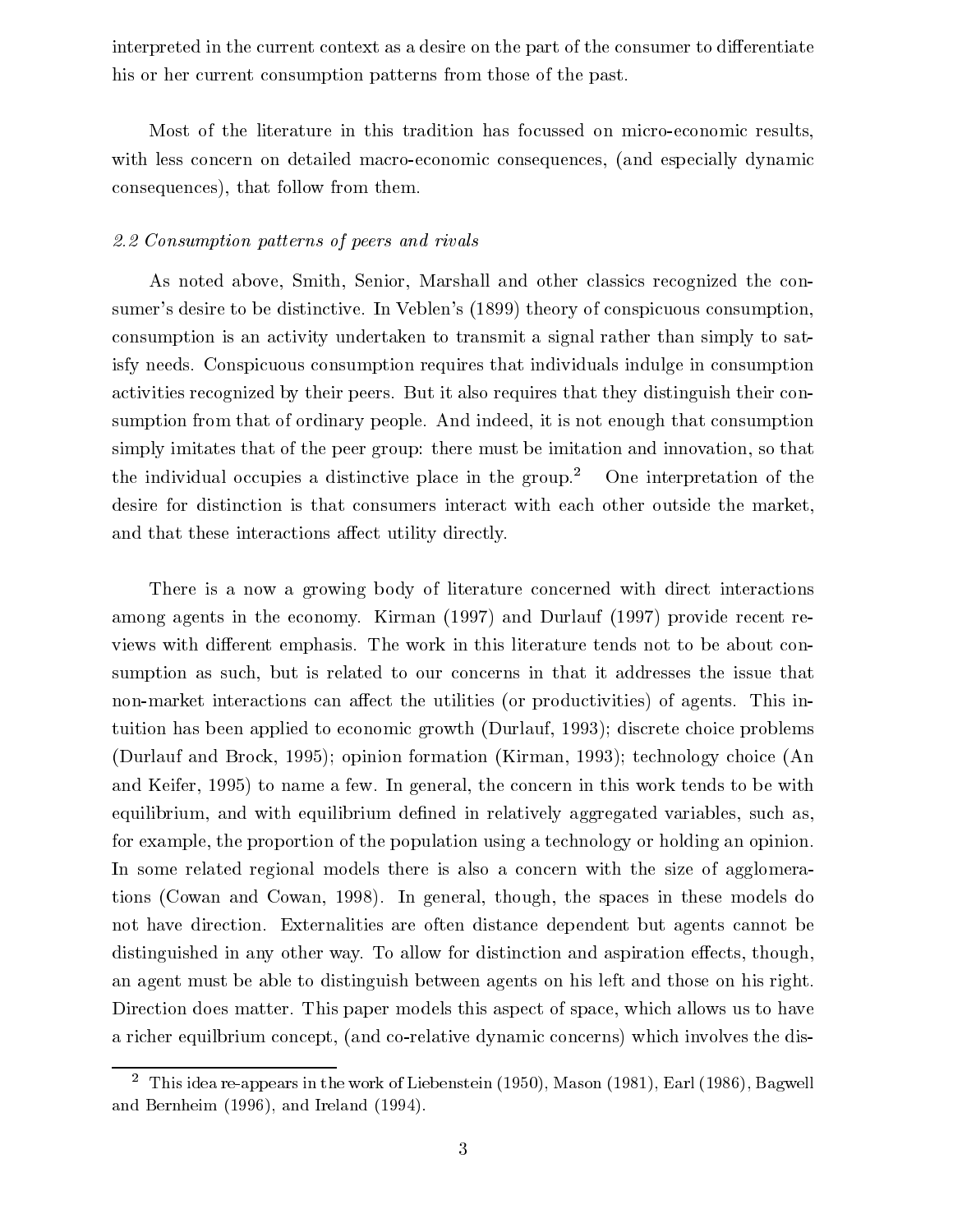tribution of consumption over the population of consumers in which consumer location is meaningful beyond distance from other consumers.

Some recent work on conformity and conventions has revisited the phenomenon of "fad" behaviour.<sup>3</sup> Miller at al. (1993)—from a marketing perspective—make an important contribution 'Towards Formalising Fashion Theory' and some of the phenomena of aspiration and distinction described in this paper are also analysed there.4 Much of this work on conformity and convention, while examining peer, and to some extent distinction and aspiration effects, has focussed heavily on equilibria and the possibility of multiplicities. There has been significantly less attention paid to dynamics, however, and this is part of the goal of the present paper. It is also the case that much of the literture on fads and conformity relies heavily on information contagion. Fads and imitation take place because private information is considered inadequate for decisionmaking. Public information (and other agents' private information) is inferred from public behaviour, and this can create bandwagons or surges in activity, as common behaviour is interpreted as behaviour that has high payoff. We model a situation in which surges and waves in behaviour can arise even when all agents have good information about the properties of the good.

The type of interdependence driving consumption behaviour, with which we are concerned in this paper, can also be seen in the literature on de facto standards (Arthur, 1989; David, 1985; Farrell and Saloner, 1985; Cowan, 1991). The concept of network externalities (Katz and Shapiro, 1985) plays a central role in this literature, and recognizes that individual choices among competing products are be dependent on the consumption activities of others. In this literature, standards emerge because there are economies of scale in joint consumption.<sup>5</sup> In this work, though, externalities tend to be very simple: they are only positive, and apply equally to all members of the economy. Put another way, there are only (positive) peer effects, and every agent is the peer of every other.<sup>6</sup>

To remove from the very strong standardization results of the technology choice literature, it is important to recognize heterogeneity among agents, even if only peer

<sup>3</sup> See for example, Banerjee (1993); Bernheim (1994); Corneo and Jeanne (forthcoming); Young (1993). Granovetter and Soong, (1986) examined the evolution of patterns of consumption in a similar vein.

<sup>4</sup> Other contributions to the economic analysis of fashion cycles include Bikhchandani et al (1992), Coelho and McClure (1993), and Pesendorfer (1995).

<sup>5</sup> This is also recognized by Gaertner (1974).

 $^\circ$  Two recent exceptions to this characterization are Cowan and Cowan (1998) and David et al. (1998).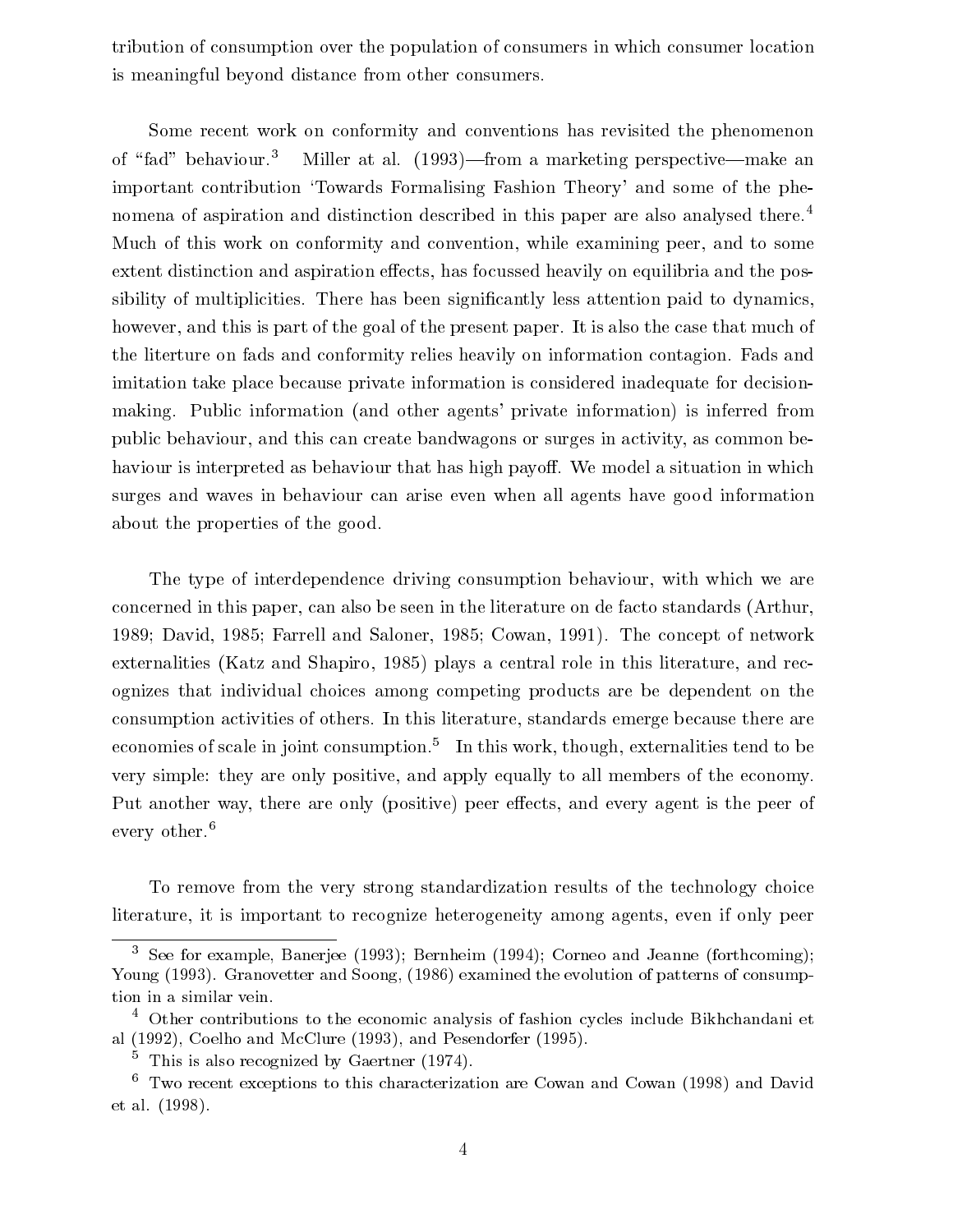effects are being modelled. Akerlof (1997) details a series of ethnographic studies and interpretations of peer effects (which he refers to as conformity effects) and their place in individual decision-making. He emphasizes the importance of heterogeneity in the population, particularly as regards location in a social space. Relative location has a vital impact on the nature of the externalities of one agent's behaviour on another. His concern, however, is equilibrium, and the simple models he presents make no attempt at dynamic analysis. They are simply used to illustrate the possible existence of multiple or inefficient equilibria.

The sociology of consumption (Douglas, 1975; Granovetter, 1978; Bourdieu, 1984) has made much progress in recognizing the social and interdependent nature of consumption. In Bourdieu's analysis (1984), taste is driven in part by the desire for distinction and peer group reference, and that gives rise to an explicitly evolutionary character of consumption patterns. But this last theory lacks the power of a quantitative modeling framework which an economic theory of consumption can bring.

While we have made a distinction between auto-referential and social interdependencies in consumption, they are in some respects comparable. The desire for social association has some similarity to the desire for auto-referential association (repetition or habit), and both tend to be positive interdependencies. Likewise, the desire for social distinction in consumption has something in common with the desire for auto-referential distinction (i.e. variety), and here both tend to be negative interdependencies.

The present paper, in contrast to most of the work cited above, focuses explicitly on dynamics. We provide analytic results not only on equilibria, but also on the dynamics by which equilibrium is reached. We draw particular attention to "waves" in consumption, their shape, duration and amplitude, and on the relationship between the form of external effects and the types of waves that occur. In contrast to much of the conformity literature, we generate these results from a model in which information is good, both about the properties of the good, and about what other agents are doing. Further, we add to the small, but growing, group of models with non-anonymous interactions. Pecuniary externalities are anonymous, in the sense that a price change affects all agents equally. Technical externalities are also generally modelled as having that property. In the present model this is not so—the behaviour of an agent affects different agents differentially.<sup>7</sup> While the paper is largely theoretical, the model we develop has considerable empirical relevance. As the next section shows, a wide variety

<sup>7</sup> Kirman's (1997) review includes some of the literature dealing with non-anonymous interactions.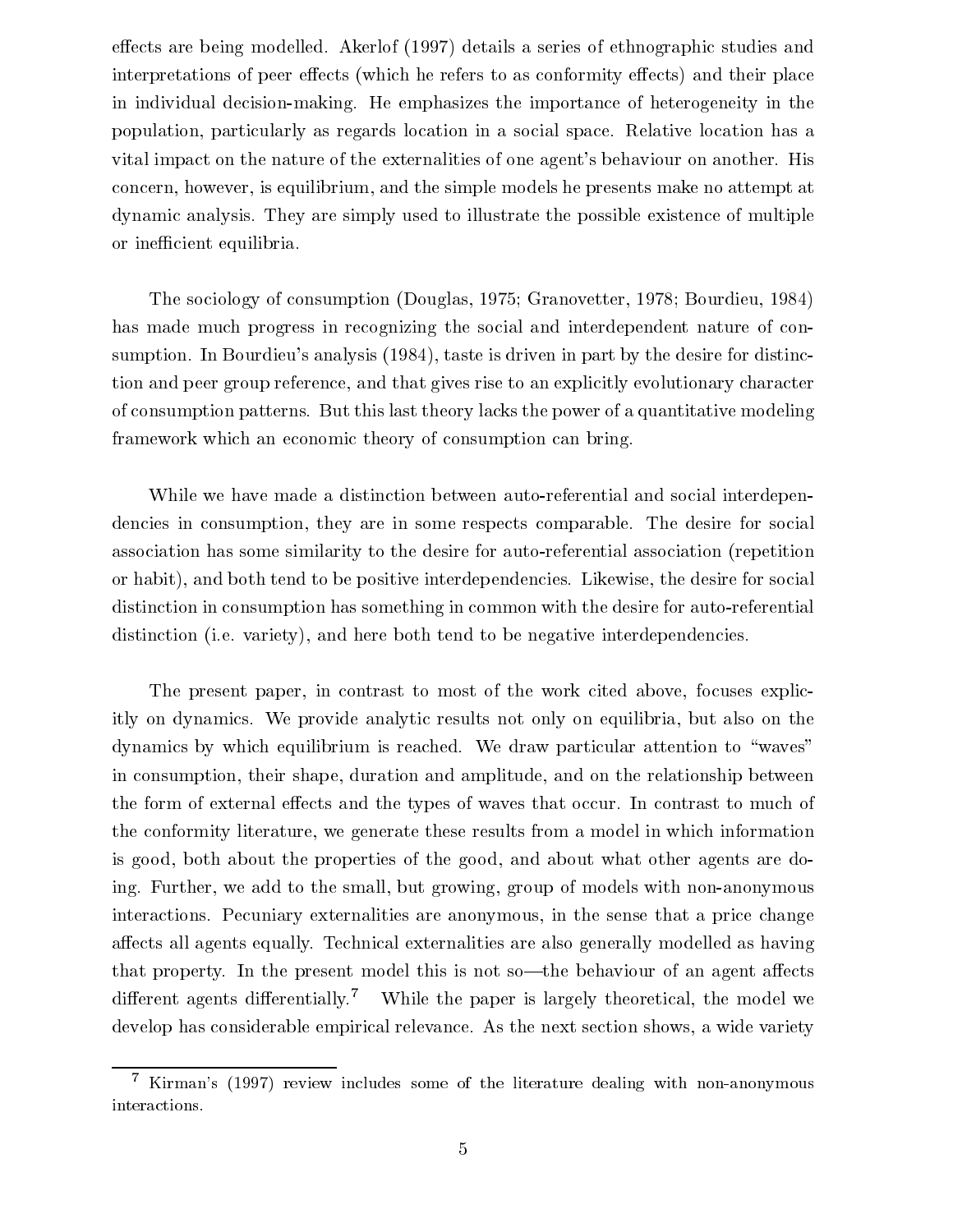of examples show waves in consumption that are similar to those that emerge in the model.

#### 3. Some Empirical Examples

This section offers several illustrations of contexts in which consumption patterns are independent, and where it is common to find waves in consumption behaviour.

## 3.1 Fine art

One striking example of waves in demand, reflecting in part changing fashions, is in the prices of works of art (Reitlinger, 1961, 1970). Figure 1 shows for three ar tists an estimate of the prices of their works (sold at auction) over a long period. Alma-Tadema, perhaps not especially well known today, had his heyday at the end of the 19th century and the start of the 20th century, when his work sold for higher prices than those of both Canaletto (an old master) and Cezanne. But after his death, with some high-brow critics holding unfavorable views of his work, his price fell steadily until about 1960. Cézanne's work, by contrast, was not highly priced during his lifetime, but prices took off very rapidly from the start of the 20th century, and have never turned back. Canaletto is singled out by Reitlinger as an artist whose market price has shown unusual cycles, partly due to changes in fashion, and partly due to competition from other \realistic" landscape painters, as they come in and out of vogue.



Source: Authors' calculations based on data in Reitlinger (1961,1970), Mitchell and Deane (1971) and Mitchell (1980)

Figure 1: Art Prices over Time, Showing Waves of Demand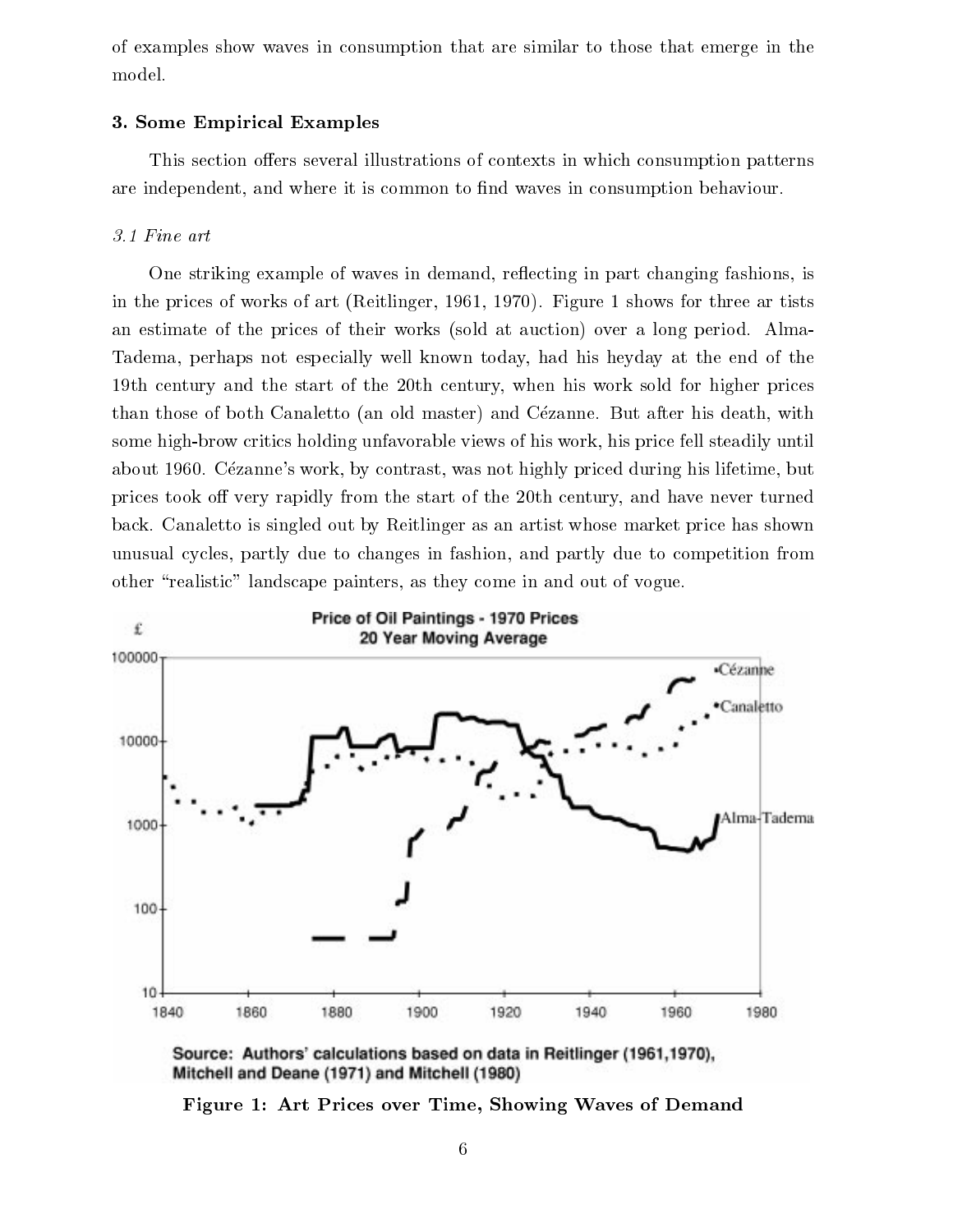These fashion cycles are a striking example of the effects with which this paper is concerned. While it is difficult to map out in detail the popularity of these artists with different social classes, it is clear that the steady fall in the prices of works by Alma-Tadema is attributable to the decision by a part of the artistic elite to distance themselves from the works of that artist. By contrast, the rapid rise in prices of Cezanne's work is attributable to the fact that pioneers in the artistic elite started to consider him an artist of great originality, and their tastes have been emulated by the popular art-lover. This last observation poses an interesting question about whether (and when) an artistic elite might seek to distance themselves from the too-popular impressionist painters, but this does not seem to have happened yet.

#### 3.2 Holiday resorts

Waves in popularity exist in the market for holiday resorts. Some holiday makers seek resorts where they can be with chosen friends or peer groups, while others seek to keep away from the masses in popular (and down-market) resorts, a distinction effect. Yet others seek to take holidays where they brush with the rich and famous, an example of aspiration. The rich and famous in turn may wish to move away from the vulgar arrivistes. These patterns of differentiation and association make for an interesting dynamic. One possible outcome is cyclical popularity in holiday resorts. A new resort starts off as a distinctive and select venue, and hold this status for some years. It subsequently starts to seem vulgar in the eyes of the pioneers as it grows in popularity. It then goes distinctly down market, and many of the pioneering elite holiday-makers are driven out. Finally, when the resort has been unfashionable for many years, it can enjoy a renaissance. When the unattractive associations from which early holidaymakers sought refuge are far enough in the past, a new sort of pioneer can start off a second wave of popularity. A striking example of the rise and fall of a holiday resort is offered by the history of the English spa town, Bath. Smith  $(1948, p. 75)$  describes how Bath rose to become a most fashionable centre, but noted that: "its very popularity was the primary cause of its gradual decline. For when Bath was invaded by the mob, it ceased to attract its aristocratic clientele, and to be the chosen resort of Polite Society." Here we see a clear example of distinction and almost certainly aspiration effects. The model described below can be used to interpret this sort of decline of a holiday resort, and the dynamics of demand throughout its life.

#### 3.3 Residential neighbourhoods

A related area of interdependence in consumption, which borders closely on the analysis of interdependence in production, is the emergence and decline of different areas of a city. Some areas that are currently very fashionable have more humble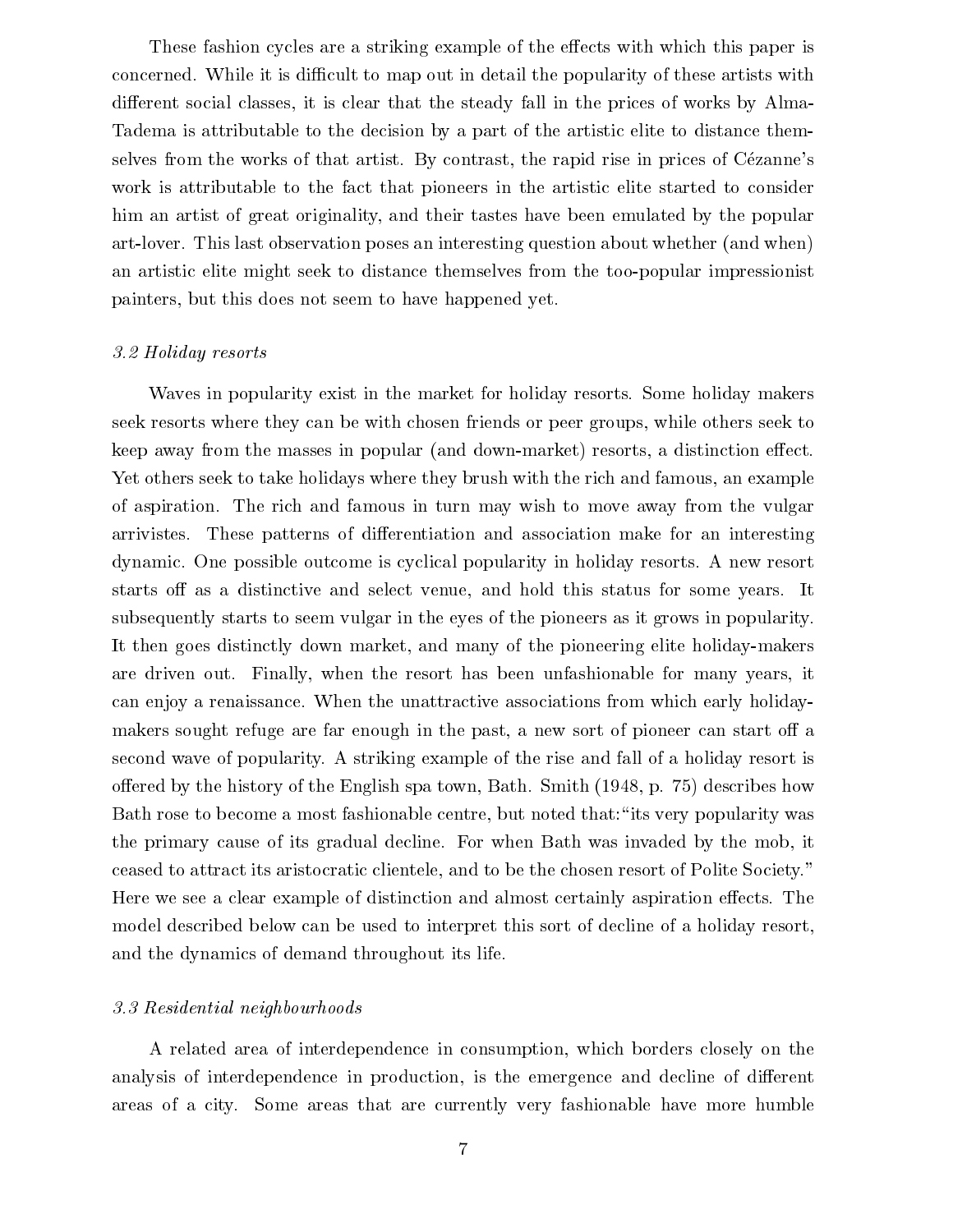origins. Chelsea, in London, provides an excellent example. Equally, working in the other direction, ghettos can form out of formerly respectable areas (Durlauf, 1994; Schelling, 1971). This process is of course very close to the concept of clustering (or agglomeration) in production. Vibrant clusters form because of externalities in colocation, while moribund clusters decay when they are populated by old industries generating few positive externalities and many negative ones.

#### 3.4 Wine consumption

Tomlinson and Swann (1998) have examined class patterns in the consumption of wine in Britain. While in many other European countries, wine is the people's drink, in Britain it has long been concentrated in the upper and middle classes. In recent years however, wine has formed a larger share of total alcohol consumption for all classes in the UK. Table 1, taken from Tomlinson and Swann (1998) shows that the "class differential" for total wine consumption has remained constant over a ten year period. When we divide total wine consumption into that consumed at home, and that consumed away from home (e.g. in restaurants and wine bars) then different patterns emerge. The class differential for wine consumed at home, which was relatively large, has grown even larger. By contrast, the class differential for wine consumed away from home, which was relatively small, has narrowed.

# Trends in Wine Consumption by Class of Consumer, UK

Figures show wine consumption as a percentage of all alcohol consumption

|                     |           | Professional, Managerial<br>and Non-Manual Workers | Manual<br><b>Workers</b> | Class<br>Differential |
|---------------------|-----------|----------------------------------------------------|--------------------------|-----------------------|
| All Wine            | 1983-1985 | 25.4%                                              | 10.9%                    | 14.6%                 |
|                     | 1991-1993 | 28.9%                                              | 14.4%                    | 14.4%                 |
| Wine at Home        | 1983-1985 | 15.0%                                              | 6.3%                     | 8.7%                  |
|                     | 1991-1993 | 19.6%                                              | 8.6%                     | 11.0%                 |
| Wine Away from Home | 1983-1985 | 10.4%                                              | 4.6%                     | 5.8%                  |
|                     | 1991-1993 | 9.3%                                               | 5.8%                     | 3.5%                  |

#### **Source**: Tomlinson and Swann (1998)

While the model presented in this paper is a one-good model, and does not explicitly analyze how consumers may switch from one product to another, this observation is still interesting. While the observation is open to several interpretations, it is consistent with the idea that some groups of consumers seek to maintain a distinction from other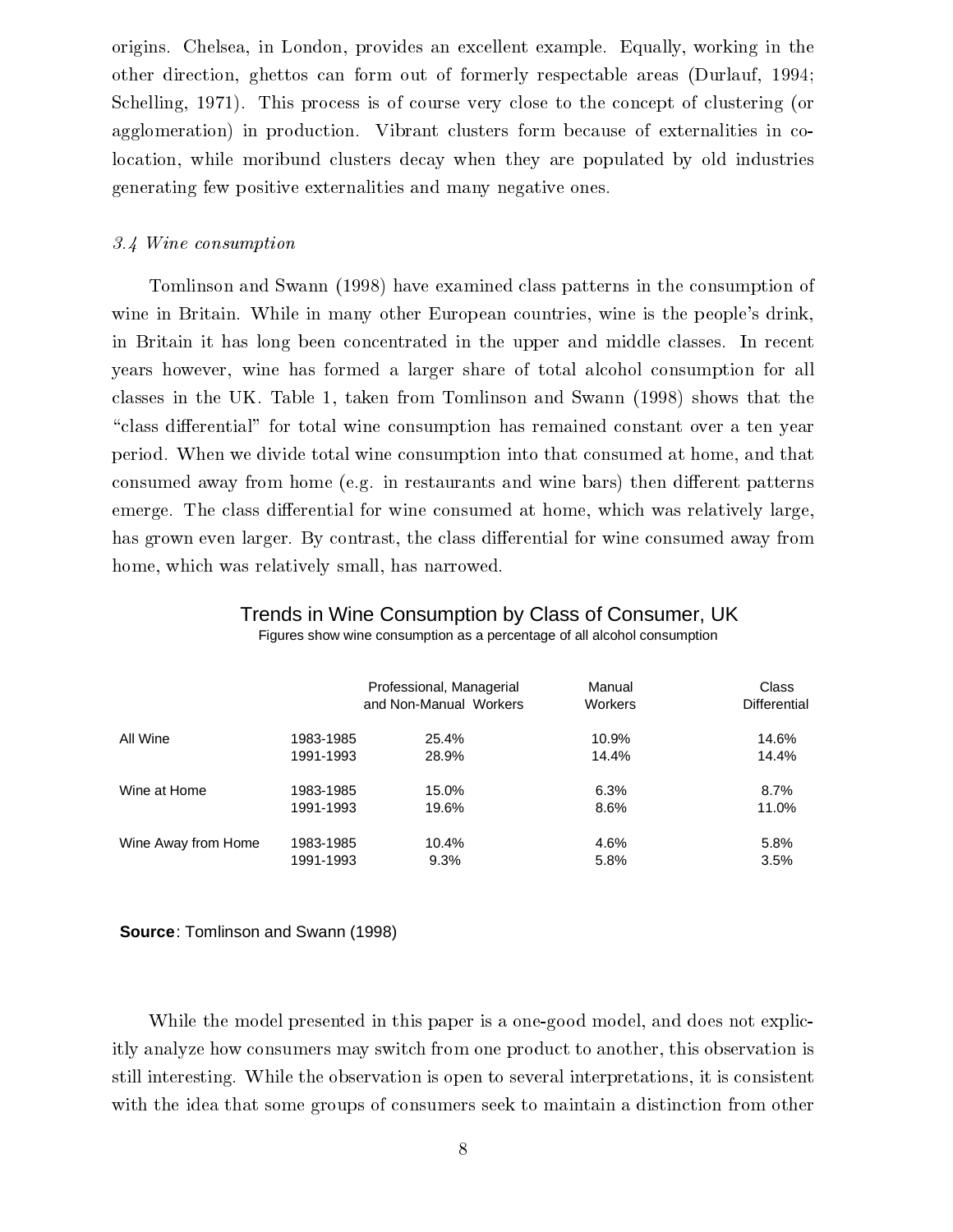groups. If one axis of differentiation is eroded (wine away from home) then they will seek to increase their distinction along another axis (wine consumed at home).

## 3.5 The automobile market

Swann (1997) has made an exploratory analysis of the demand for two types of prestige car—the Rolls Royce and the Ferrari. This analysis suggests two polar types of demand for distinction: distinction through antiquity and distinction through novelty. In the first case, upper class demand is strongest for the older vehicle, to distinguish the owner from the nouveau riche driver who prefers a new machine. Aggregate demand may be stronger for the new vehicle than it is for the classic vehicle, but in some segments that ordering is reversed. In the case of distinction through novelty, by contrast, demand is strongest for the latest, and most exciting model. In either case, there will be a subtle cycle of demand for cars of different vintages. This perspective also offers an interesting insight into the importance of frequent design changes in prestige cars. Given the role of prestige cars as signals of social position, it is essential that the cognoscenti who buy the most prestigious vehicle are condent that their peers recognize their vehicles as the best. If the car is not sufficiently distinctive, then it is not fulfilling its function.

# 3.6 China and managed diffusion

Josiah Wedgewood, sometimes referred to as the first capitalist, understood the importance of aspiration effects. He discussed the popularity of his china with Thomas Bentley:

It is really amazing how rapidly ... [our china] has spread over almost the whole Globe, & how universally it is liked. How much of this general use, & estimation, is owing to the mode of its introduction & how much to its real utility & beauty? are questions in which we may be a good deal interested for the government of our future Conduct ... For instance, if a Royal, or Noble Introduction be as necessary to the sale of an Article of Luxury as real Elegance & beauty, then the manufacturer, if he consults his own interest will bestow as much pains, & expence too if necessary, in gaining the former of these advantages, as he would in bestowing the latter.

Josiah Wedgewood to Thomas Bentley, Sept. 1767, E. 18167-25, Wedgewood MSS, Keele University Library. (Emphasis in original.), quoted in McCraw (1997, p.20).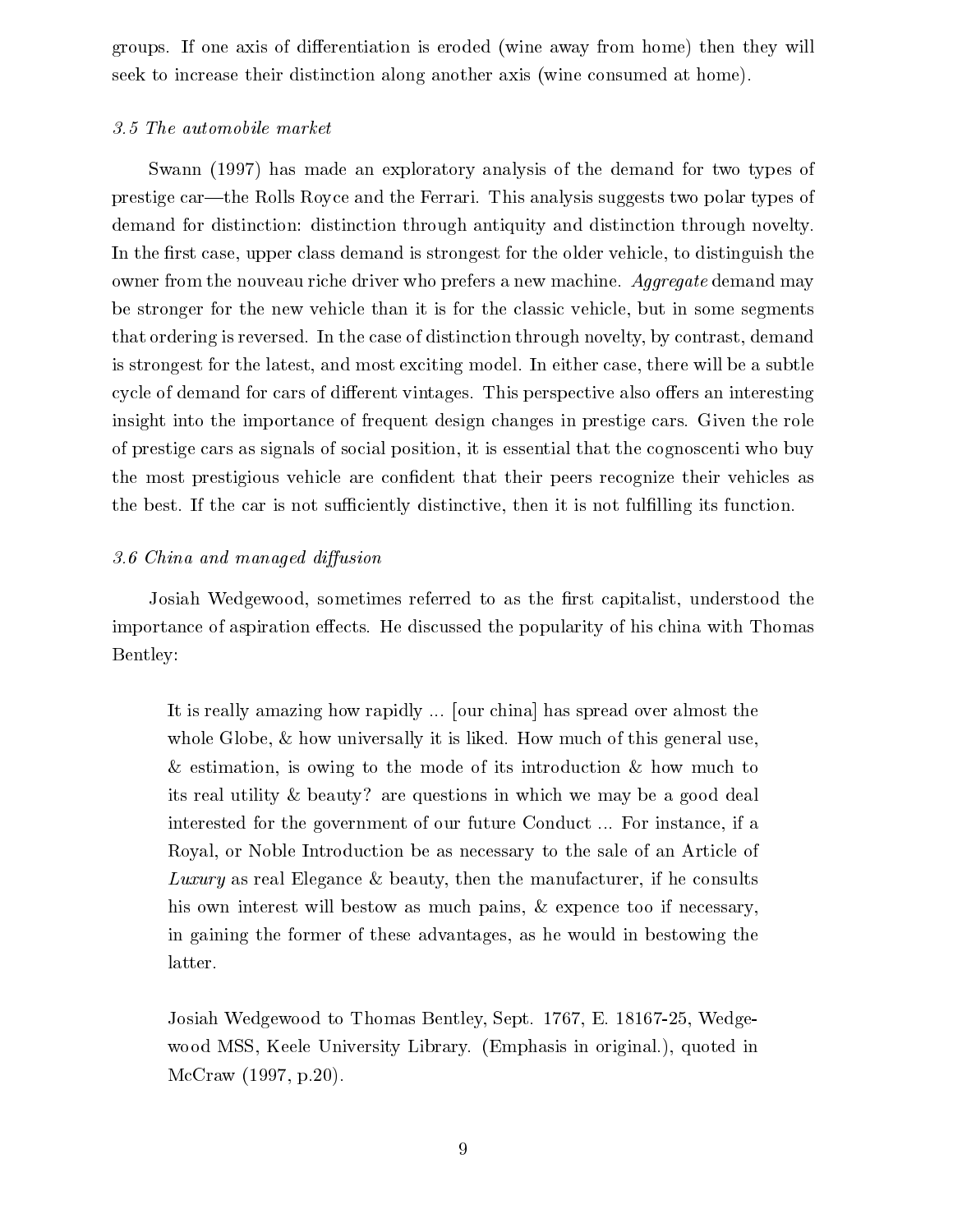#### 3.7 Television adoption and viewing behaviour

One further example, television viewing behaviour, is subject to strong interdependencies. Habit formation isan important phenomenon and moreover there are significant class differences in viewing behaviour (Swann and Tavakoli, 1994). There are obvious "viewing peer groups" with whom consumers choose to associate: friends and colleagues with whom they discuss and share what they have watched. There are also powerful distinction effects: some viewers do not want to be mistaken for the sort of person that might watch a low-brow game show. These effects have also had implications for the comparative diffusion of satellite TV and cable TV in the UK. The former is conspicuous (because of the aerial) while the latter is inconspicuous. If satellite TV is at an early stage positioned as a lower middle class consumption activity, then the middle classes who wish to avoid the disapproval of their geographical neighbours will be reluctant to indulge in the conspicuous activity of viewing satellite TV. They may be willing to indulge in the less conspicuous activity of subscribing to cable, however.

As is clear from the diversity in the examples, peer, aspiration and distinction effects exist in many different places. Their presence has generalizable effects on the evolution of consumption, and these effects are the subject of the model in the next section.

### 4. A Model of Inter-dependencies in Consumption

Schematically, the model works as follows. At time zero a good appears. Its consumption is distributed over a population of consumers, and initially the probability that a consumer of type s consumes the good is given by  $p(s, 0)$ . The genesis of this distribution is unspecified. At each moment, some consumers are able to re-evaluate their past decisions, and re-decide whether to consume, doing so if consumption provides positive utility. Utility is generated by the ob jective properties of the good, externalities from other consumers as discussed above, and by a random component, idiosyncratic to each consumer. Thus the distribution of consumption evolves over time, as consumers change their behaviour in accordance with the actions of nearby consumers and the realization of a random variable. We address both the steady state and the dynamics of the system.

There is a continuum of consumers, distributed over the real line, indexed by The scalar  $s$  is an incomplete representation of an agent in that it is insufficient  $S_{+}$ information to predict behaviour, which implies that we can make only probabilistic statements about it. We refer to s as "social status", and assume that it is unchanging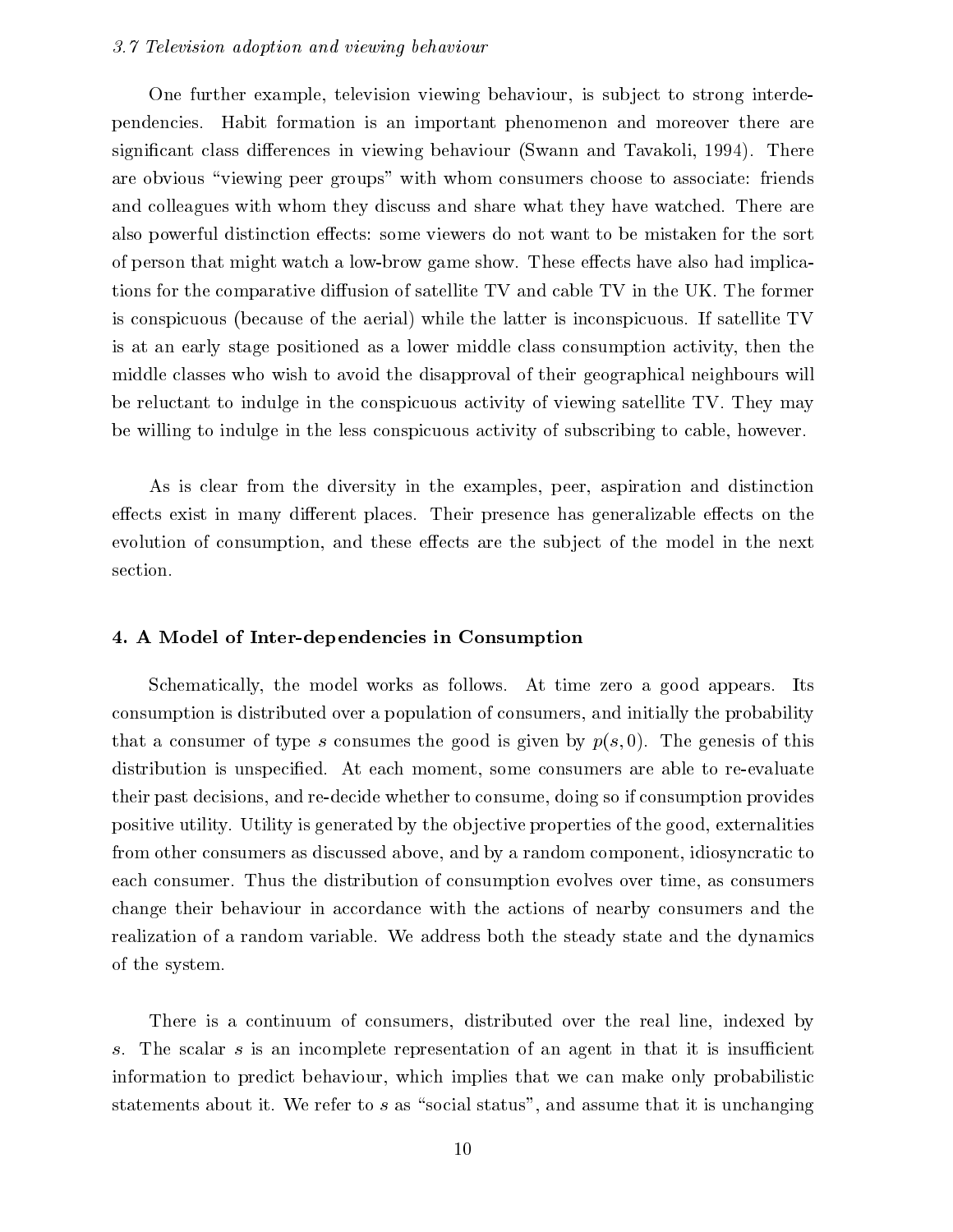over time.<sup>8</sup> Consumers are faced with a choice between consuming and not consuming a single good. Utility from consumption has three sources: there is utility inherent in the properties of the good itself—the degree to which a consumer gets utility from this good willdepend on his type. For example, we might think that some kinds of consumers get considerable utility from holiday resorts in which classical music is a feature, whereas other types of consumers find this a negative feature, preferring jazz. The second source of utility is from externalities from the actions of other agents—the distinction and aspiration effects discussed above. Finally, there is an idiosyncracy to each consumer. That is, even though consumers of a single type, s, have a tendency to like a particular type of music, the degree to which a particular consumer does is idiosyncratic to him and may change from period to period.

For a consumer of type s, utility from consumption can then be written as

$$
U(s,t) = f(s, p(s'), t) + g(s) + \epsilon_{s,t},
$$
\n(1)

where  $p(s_1, t)$  represents the actions of other consumers,  $f(s, p(s_1, t))$  captures peer, distinction and aspiration effects;  $g(s)$  indicates the inherent value of the good to consumers of type s; and  $\epsilon_{s,t}$  is the realization of a random variable representing the idiosyncratic component of utility. We assume that  $\epsilon$  has a symmetric distribution. and without loss of generality, a mean of zero. Each period a proportion of consumers,  $\alpha$  < 1, re-chooses whether to consume or not.

If the economy starts out of equilibrium, the following dynamics will exist:

$$
p(s, t + \Delta t) = (1 - \alpha)p(s, t) + \alpha p^*(s, t + \Delta t). \tag{2}
$$

where  $p(s, t)$  is the proportion of consumers of type s who consume in period t; and  $p$  (s,  $t + \Delta t$ ) is the proportion of those who re-consider who opt to consume.

Rewriting:

$$
p(s, t + \Delta t) - p(s, t) = \alpha (p^*(s, t + \Delta t) - p(s, t)).
$$
\n(3)

A consumer will consume if he gets positive utility from consumption. (This is equivalent to assuming a price of zero for the good. This assumption can be made

 $\,$  – We use the term "social status" as it fits well with the sociological literature on demand  $\,$ determination. This single dimension of heterogeneity could as easily be income, education,... That the model uses a scalar to describe agents indicates that they are quite incompletely specified. Agents can be more completely specified by increasing the dimension of s. In principle the analysis is identical, (provided there is always some incompleteness in the specication, as seems likely) but has the cost of considerable notational and analytical inconvenience.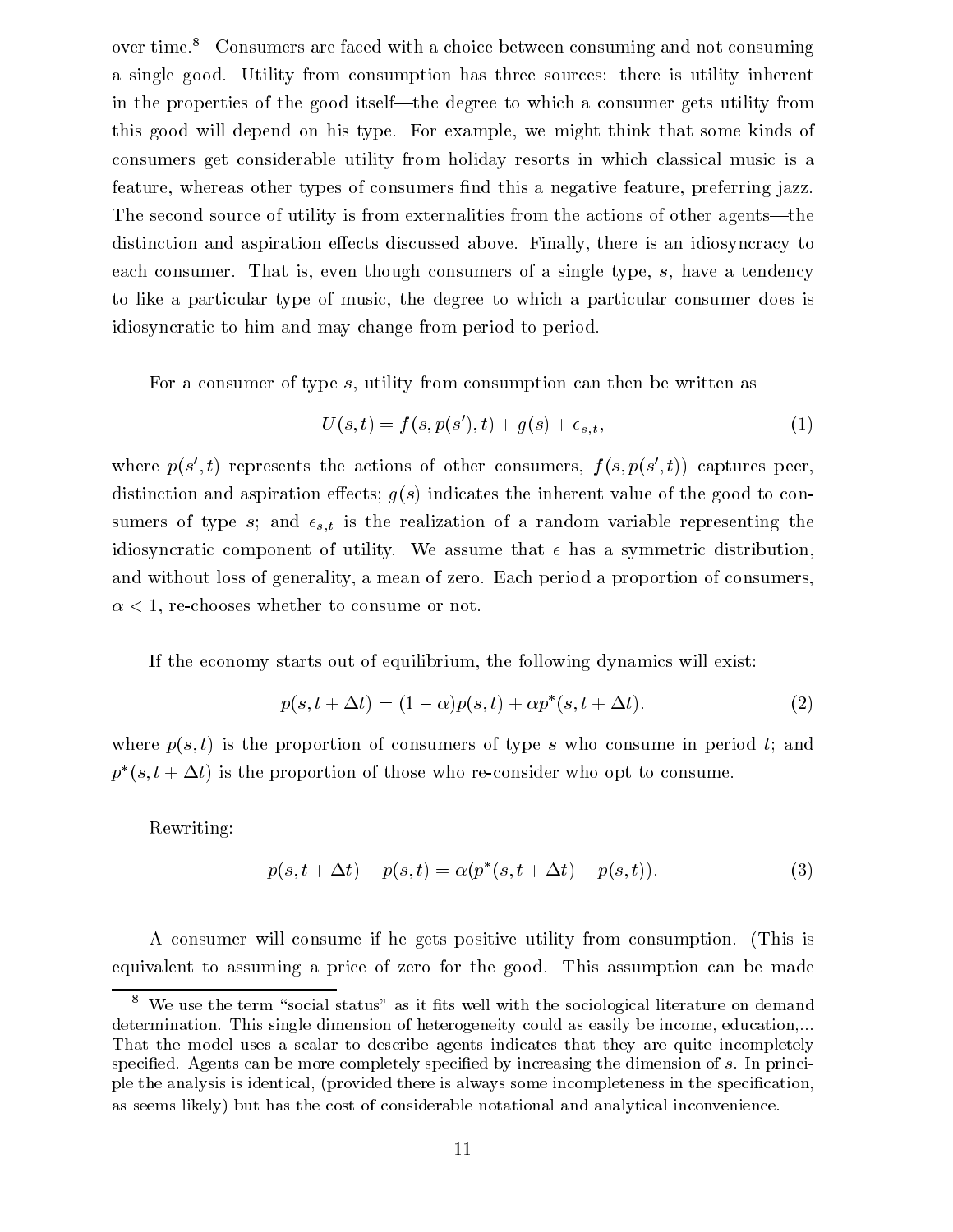without loss of generality.) Ex ante, since  $\epsilon$  is a random variable, we can discuss the evolution of the probability that a consumer of type s consumes. For an arbitrary s type, since the distribution of consumers is dense, this will be equal to the proportion of consumers of type s who consume. Consumers choose simultaneously, which means they must make their decisions about the next period on the basis of current knowledge. Following the tradition of evolutionary game theory, we assume that consumers have myopic expectations. (Given that an agent with rational expectations would have to solve simultaneously the problem of every agent, this seems perfectly reasonable, the more so as  $\alpha$  gets small.)

The function p(s 0; t) describes the proportions of agents of each type consuming in that period. Based on that information, an agent will calculate a value for  $f(s, p(s, t))$  +  $g(s)$  with which to make a decision when  $\epsilon$  is realized. If  $f(s,p(s_\epsilon,\iota)) + g(s) + \epsilon_{s,t} > 0$ then the agent will consume in the next period. Of those agents free to change their decisions between t and  $t + \Delta t$ , what proportion will consume? This is equal to the probability that  $\epsilon > -(f(s, p(s), t)) + q(s)$ .

Thus we can write

$$
p^*(s, t + \Delta t) = \Pr(\epsilon > -(f(s, p(s', t)) + g(s));
$$
  
\n
$$
p^*(s, t + \Delta t) = R(f(s, p(s', t)) + g(s)).
$$
\n(4)

The function  $R(\cdot)$  is the cumulative distribution of  $\epsilon$ , and will have a standard ogive shape. To obtain analytic results we approximate this by the following: for nonextreme values  $R(x) = a + bx$ , with  $R(0) = a = 1/2$  and  $b > 0$ . For large values,  $x > x_H$ ,  $R(x) = 1$ ; for small values,  $x < x_L$ ,  $R(x) = 0.9$ 

Thus

$$
p^*(s, t + \Delta t) \approx 1/2 + b(f(s, p(s', t)) + g(s)).
$$
\n(5)

Substituting this into the dynamics from above,

$$
p(s, t + \Delta t) - p(s, t) = \alpha [1/2 + bf(s, p(s', t)) + bg(s) - p(s, t)],
$$
\n(6)

or,

$$
p(s, t + \Delta t) - p(s, t) = \alpha b f(s, p(s', t)) + \alpha (1/2 + b g(s) - p(s, t)).
$$
\n(7)

 $^\circ$  in the analytic results that follow, we restrict attention to systems in which boundary effects are not important. With this restriction we need not consider the possibility that agents have consumption probabilities of either zero or one.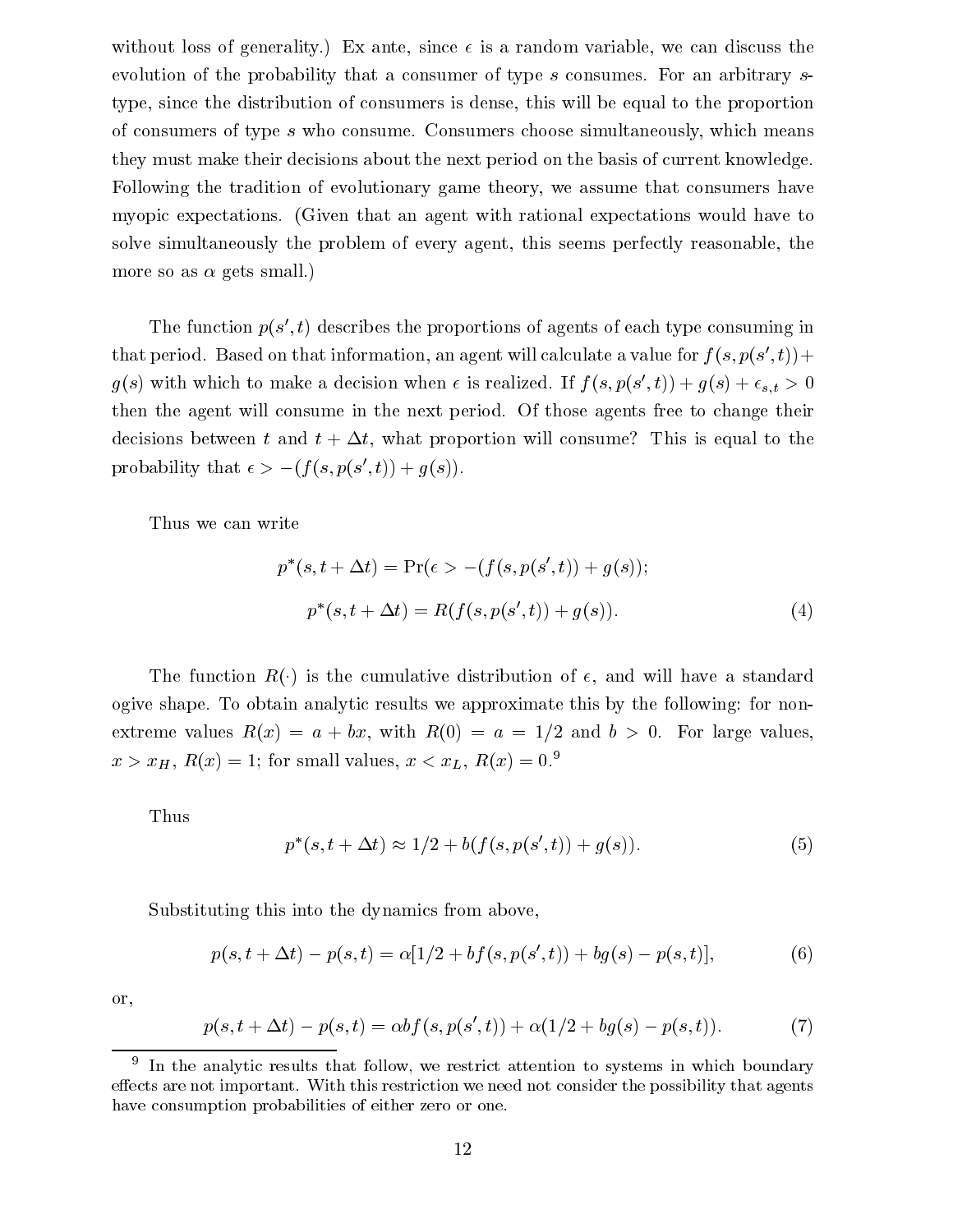This difference equation describes the dynamics of the system. Dividing by  $\Delta t$  and taking the limit, we can write equation 7 as a differential equation, in which  $\alpha$  is the rate at which agents re-consider their actions:

$$
dp(s,t)/dt = \alpha bf(s, p(s',t)) + \alpha(1/2 + bg(s) - p(s,t)),
$$
\n(8)

or

$$
dp(s,t)/dt = F(s, p(s',t)) + \alpha(p_n(s) - p(s,t)),
$$
\n(9)

which is the expanded form of

$$
dp(s,t)/dt = \alpha[p^*(s,t) - p(s,t)].
$$
\n(10)

Equation 9 fully describes the dynamics, and can be solved for the steady state of the system. It can also be used to examine properties of the path to the steady state. Before proceeding on those lines, however, we can immediately write one proposition regarding the steady state.

Proposition 1: In the absence of inter-consumer interaction (externalities in consumption) the equilibrium probability that type s consumes the good is  $p_n(s)$ .

Inter-consumer interaction is contained in the term  $F(s, p(s, t))$ , so in its absence the dynamics become  $dp(s, t)/dt = \alpha(p_n(s) - p(s, t))$ , which is a simple partial adjustment model, converging to  $p_n(s)$ .

This proposition provides an interpretation of  $p_n(s)$ . It can be interpreted as the "natural distribution" of consumption. It is the distribution that would prevail if there were no externalities, and so flows entirely from the features of the good and the correlation between taste for those features and the value of s.

To derive further results regarding both the steady state and the dynamics of the system, we specify more completely the interaction or externalities among consumers. Above, we spoke of distinction, peer and aspiration groups, each group providing different types of externalities. We generalize this now to allow a consumer to be affected by externalities from any other member of the population. Dropping momentarily the time argument, we write the interaction effect on a consumer of type  $s$  as<sup>10</sup>

$$
F(s, p(s')) = \int_{-\infty}^{\infty} \bar{F}(s, s')p(s')ds'.
$$

 $\overline{1}$  Note that in the derivation above,  $F(\cdot) = \alpha \overline{v} f(\cdot)$ . We maintain the F notation here only to facilitate exposition.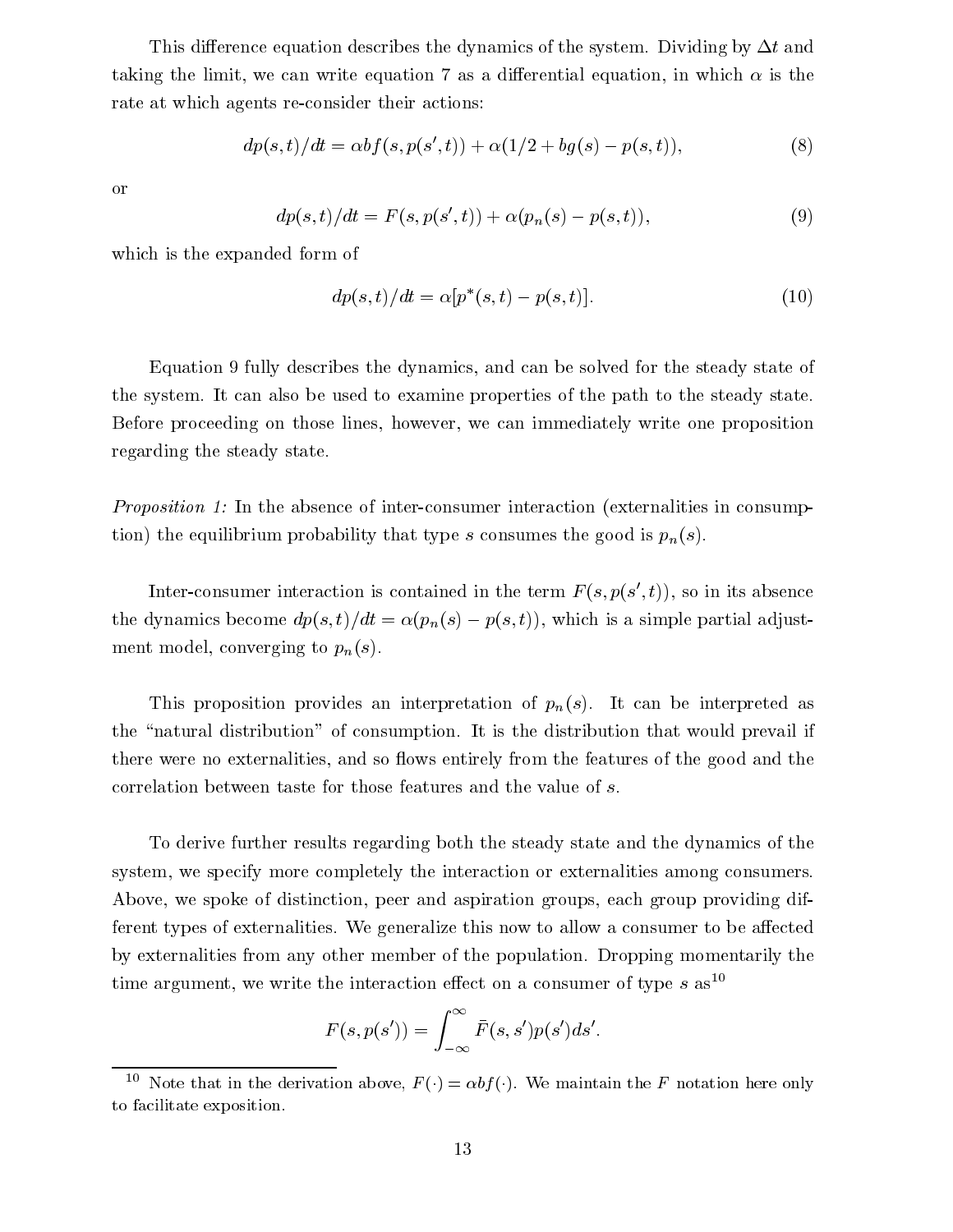The function  $F(s, s)$  measures the degree to which the consumption by an agent of type  $s$  -makes the good attractive to an agent of type  $s$ . Of course  $F(\cdot)$  can be positive or negative. This interaction term,  $F(s,s)$ , can always be written as a sum of two functions:  $F(s, s) = F_0(s - s) + F_1(s, s - s)$ . The second term will be nonzero if the nature of the externalities differs depending on the status of the consumer. For the analysis that follows, we assume that  $F_1(\cdot) = 0$  so we can write  $F(s, p(s)) =$  $\int_{\infty}^{\infty} F_0(s-s')p(s')ds'$ . This assumption has implications regarding the extremes of the distribution of agents. Virtually all sources of heterogeneity that might impinge on consumption decisions have finite support. There is a richest person in the world, and his income or wealth is finite. For agents near the extremes of the support of the heterogeneity, (those with large or small s)  $F_1$  will differ from that of those away from the extremes. Because the richest person has no one above him, there will be boundary effects which must be taken into account when treating his behaviour. The reaction of the richest person to the fact that he is on a boundary will in general be visible for a certain distance away from the boundary, as his "altered" behaviour will affect the behaviour of those just beneath him in wealth. (Similarly for the poorest person.) In this paper we will not make any attempt to incorporate this sort of effect, which must be done through  $F_1$ . We are thus restricting our attention to agents away from the extremes of the support. This can be seen as equivalent to assuming unbounded support.

We can now write the dynamics, equation 9, as:

$$
dp(s,t)/dt = \int_{-\infty}^{\infty} F_0(s - s')p(s',t)ds' + \alpha(p_n(s) - p(s,t)).
$$
\n(11)

Solving equation 11 is done by transforming both s and t. (See the appendix for details.) A Fourier transform on s and a Laplace transform on t generate the conjugate variables k and z respectively: P (k; z) = and  $\alpha$  respectively: P (k) = and  $\alpha$  $\int_{-\infty}^{\infty} e^{-iks} \int_{0}^{\infty} e^{izt} p(s,t) dt ds$ . Following the derivation in the appendix, we can write the solution in terms of  $k$  as

$$
\mathcal{P}(k,t) = \frac{\alpha P_n(k)}{\alpha - \mathcal{F}_0(k)} - \frac{\alpha P_n(k) - (\alpha - \mathcal{F}_0(k))\mathcal{P}(k,0)}{\alpha - \mathcal{F}_0(k)}e^{-(\alpha - \mathcal{F}_0(k))t},\tag{12}
$$

where we define  $\mathcal{F}_0(k) = \int_{-\infty}^{\infty} e^{-iks} F_0(s)ds$  ,  $\mathcal{P}(k,t) = \int_{-\infty}^{\infty} e^{-iks} p(s,t)ds$  and  $P_n(k) =$  $\int_{-\infty}^{\infty} e^{-iks} p_n(s) ds.$ <sup>11</sup>

 $\Box$  The following transformation retrieves the dependence of the probability on s:  $p(s,t) =$  $\int_{-\infty}^{\infty} e^{isk} \mathcal{P}(k,t) dk$ . This form is the most interesting one to display when the functions are completely specified, as is done in the next section. However, in the absence of specific func-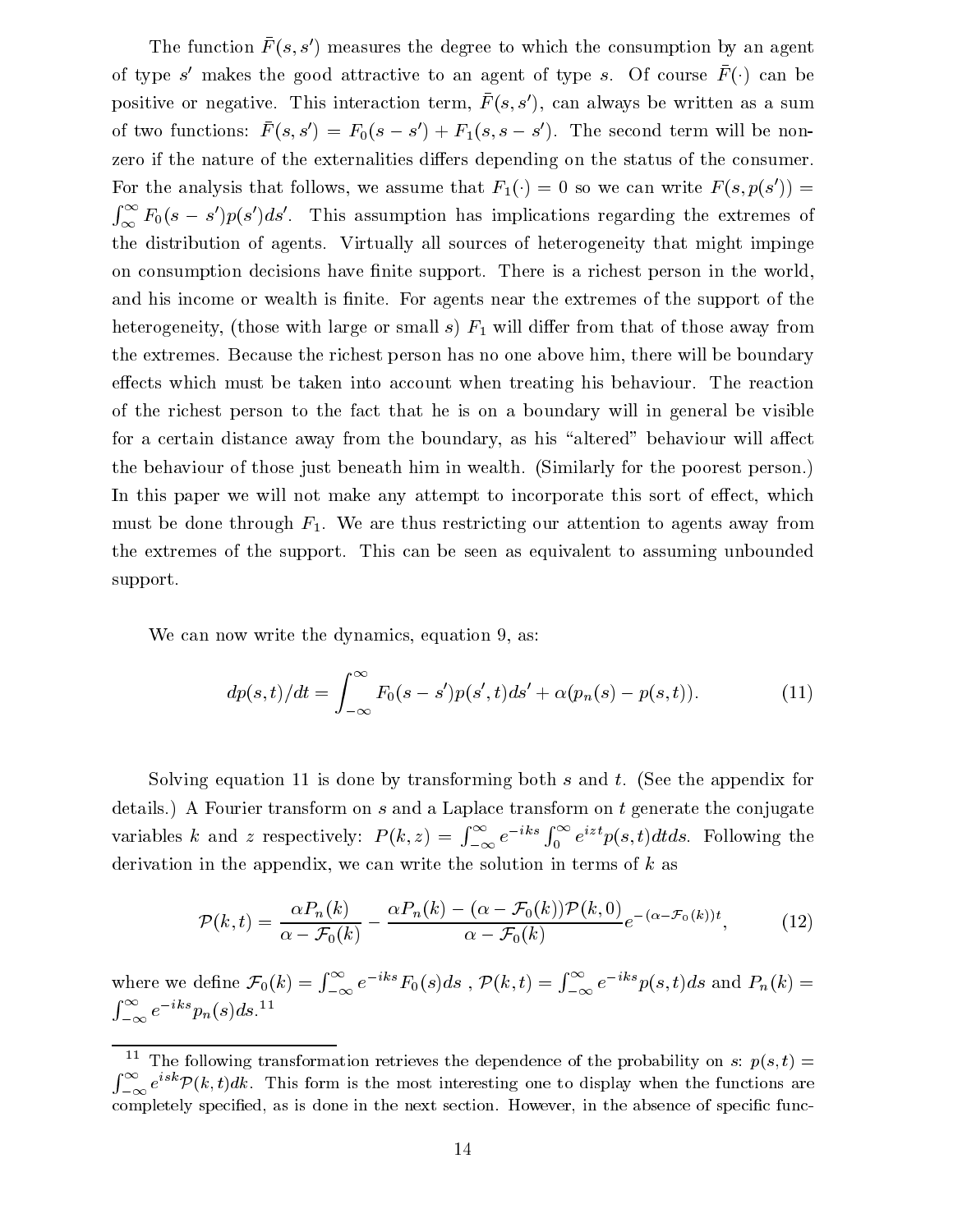Proposition 2: The equilibrium probability changes in a non-trivial way when interconsumer interaction is present. The actual equilibrium probability deviates from the "natural" probability according to

$$
\lim_{t \to \infty} \mathcal{P}(k, t) = \alpha P_n(k) / (\alpha - \mathcal{F}_0(k)),
$$

where  $\mathcal{F}_0(k)$ ,  $\mathcal{P}(k,t)$  and  $P_n(k)$  are defined as above.

This is a re-arrangement of equation 12, and follows from the appendix. If  $F_0(s)$  = 0, then  $\mathcal{F}_0(k) = 0$  and we recover proposition one, wherein the steady state distribution was the natural distribution. But if  $F_0(s) \neq 0$  the proposition states that the distribution of consumption is "distorted" from the natural distribution. The larger are the externalities in consumption, the larger is the distortion. The precise nature of the distortion will obviously depend on the nature of  $\Gamma_0(s-s$  ). Several illustrations are given in the next section.

Both propositions one and two deal with the steady state of the system. Propositions three and four deal with the path to the steady state solution.

Proposition 3: When  $F_0(s-s$  ) is an even function (consumers react identically to those higher and lower in the status distribution, i.e.  $r_0(s - s) = r_0(s - s)$ ) the dynamic behaviour of the distribution is strictly diffusive: the initial state spreads continuously in status and decays exponentially while the equilibrium state builds up exponentially.

This can be seen by examining equation A4 in the appendix. It can be re-arranged to write

$$
\mathcal{P}(k,t) = \frac{\alpha P_n(k)}{\alpha - \mathcal{F}_0(k)} (1 - e^{-(\alpha - \mathcal{F}_0(k))t}) + \frac{(\alpha - \mathcal{F}_0(k))\mathcal{P}(k,0)}{(\alpha - \mathcal{F}_0(k))} e^{-(\alpha - \mathcal{F}_0(k))t}
$$
  
= 
$$
\frac{\alpha P_n(k)}{\alpha - \mathcal{F}_0(k)} (1 - e^{-(\alpha - \mathcal{F}_0(k))t}) + \mathcal{P}(k,0) (e^{-(\alpha - \mathcal{F}_0(k))t}).
$$
\n(13)

In equation 13, the first term shows the growth of the final state (the final state as seen in Proposition 2); and the second term shows the decay of the initial state  $p(s, 0)$ .

An even valued function  $F_0(s)$  means that the exponent  $\alpha - \mathcal{F}_0(k)$  is real valued. Thus any intermediate state can be written as a sum of the decaying initial state and

tional forms it is less easy to interpret that the k-dependent function  $P(k,t)$ . To get an intuitive understanding of this form consider an arbitrary s.  $P(k)$  measures the extent to which an agent at locations  $s \pm \pi/k$  are influenced by the actions of agents of type s. Thus large values of <sup>k</sup> indicate the importance of short range or local externalities whereas small values of <sup>k</sup> indicate the importance of long range, or global externalities.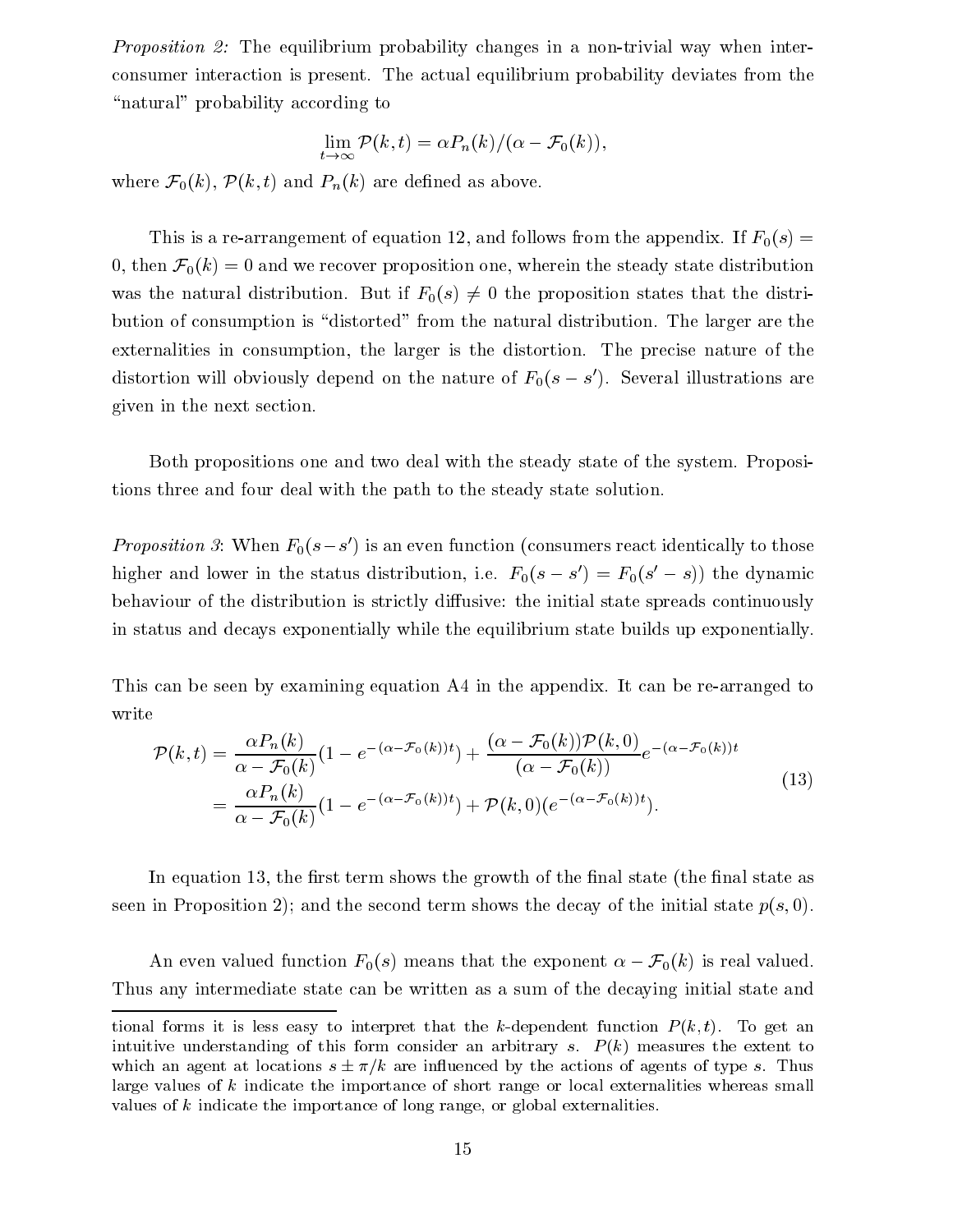the growing final state. (In general, the initial state changes shape as it decays and the final state changes shape as it grows.)

The proposition can be seen from the following argument. Fourier transforms and inverse transforms are unique, that is, if for two continuous integrable functions f and g, if the transform of f is equal to the transform of g, then  $f = g$  (Walker, 1988, Theorem 4.17). Consider the sum of two functions:  $u = v + w$  where v and w are respectively exponentially shrinking and growing in time:  $v(s,t) = e^{-v(s,t)}$  and  $w(s, t) = (1 - e^{-t})w(s, 0)$ , with  $a \leq 0$ . Transforming u to U, creating the conjugate variable k,  $U(k,t) = \int_{-\infty}^{\infty} e^{-iks} [e^{at}v(s,0) + (1 - e^{at})w(s,0)]ds$ . Noting that when  $F_0(s)$ is an even function,  $\alpha - \mathcal{F}_0(k)$  is real valued, this is the form of equation 13, with  $v(s,0)$ being the inverse transform of  $\mathcal{P}(k,0)$  (in this case the initial state  $p(s,0)$ ); and  $w(s,0)$ being the inverse transform of  $\alpha P_n(k)/(\alpha - \mathcal{F}_0(k))$ , which, by Proposition 2, is the final state.

Proposition 4: When  $F_0(s - s)$  is an odd function (consumers react inversely to those higher and lower in the status distribution, so  $r_0(s-s) = -r_0(s-s)$  the dynamic behaviour of the system consists of travelling waves (peaks in the distribution that move in status with time), damped by  $\alpha$ , the rate at which consumers are able to change their behaviour.

This proposition follows from the following basic property of Fourier transforms. Consider a function  $g(s, t)$  that is a simple travelling wave, so that  $g(s, t) = g(s + t)$  $vt$ , 0), where v is a parameter measuring the velocity of the wave. Transforming s in period 0: G(k; 0) =  $\int e^{-iks}g(s,0)ds$ . In period t,  $G(k,t) = \int e^{-iks}g(s+vt,0)ds$ , which, by the change of variables  $s' = s + vt$  becomes  $G(k, t) = \int e^{-ik(s'-vt)} q(s') ds' =$  $e^{ikvt} \int e^{-iks'} g(s')ds' = e^{ikvt} G(k)$  which is exactly the form of equation A4 if  $F_0(s)$  is odd, since in that case  $\mathcal{F}_0(k)$  is imaginary.

Remark: All functions  $r_0(s - s)$  can be written uniquely as sums of even and odd functions. When  $F_0(s-s$  ) contains both even and odd functions non-trivially, the solution is the sum of two solutions having the behaviours described in Propositions 3 and 4. The qualitative features of this solution depend on the detailed form and value of the different parts.

These four propositions have dealt with very general properties of the dynamics and steady states of the distribution of consumption of a good. We can also use the model, though, to analyse why goods differ from each other in other aspects of consumption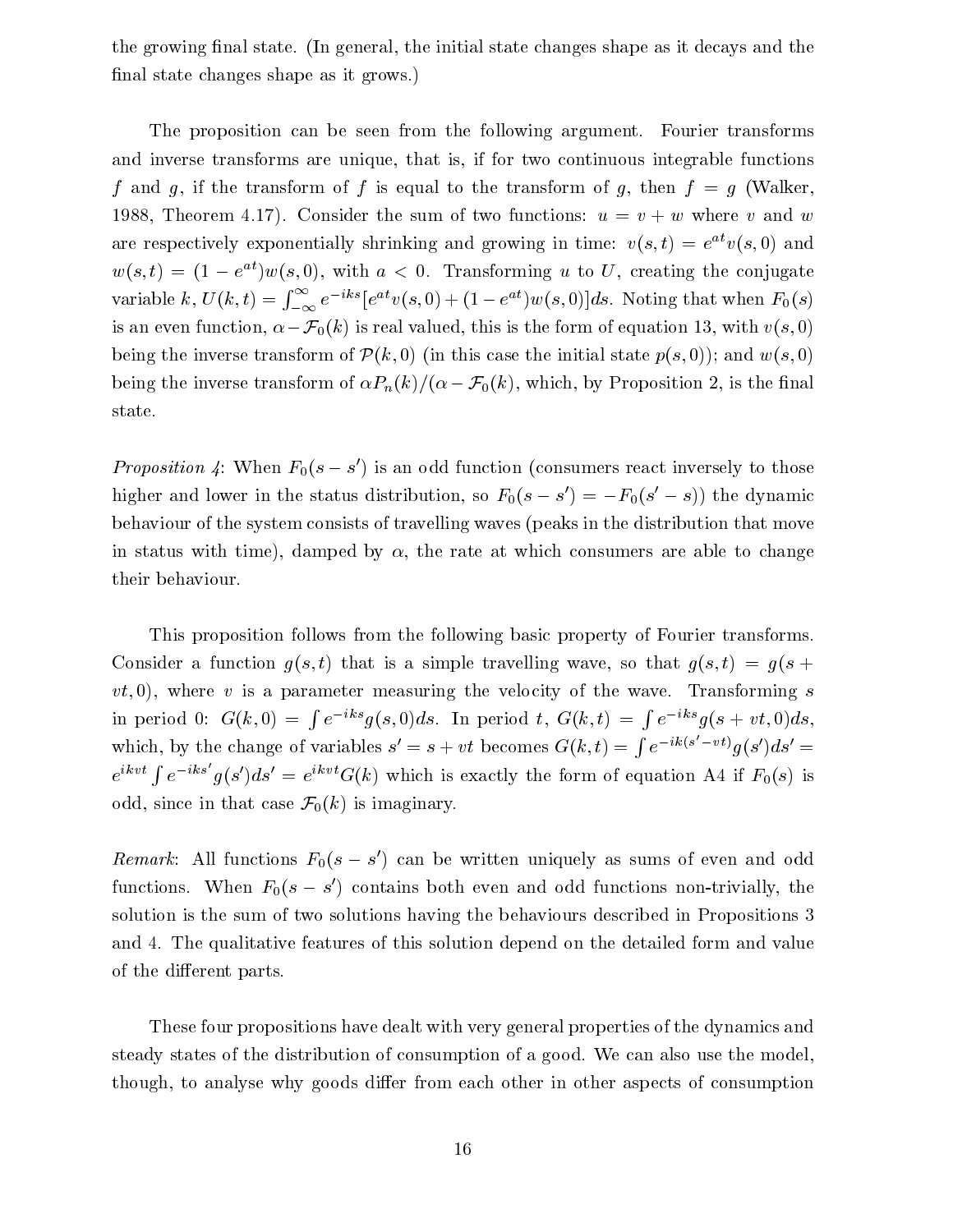patterns. One observation that follows from the examples given above in section 3 is that some goods enter a population, move through it, and then disappear from it, but other goods enter, migrate through it, and find a stable niche. The next proposition addresses this observation.

Proposition 5: If  $p_n(s) = 0$  then the steady state distribution is that no consumers consume the good.

This follows directly from substituting  $p_n(s)=0$  into the equilibrium distribution in proposition 2. If consumers gain no utility from the ob jective properties of the good, gaining utility only from the externalities, (that is, if it is a pure status or fad good) then the good will enter the population, migrate through it, and eventually disappear from it. Pet rocks, certain children's names, clothing fashions all provide examples. Conversely, if the objective properties of the good provide utility for some consumers  $(p_n(s) \neq 0)$ for some s), then the good will be consumed by some consumers in equilibrium.

## 5. Illustrations of the Model

This section contains illustrations of the first four propositions of the previous section. Figure two shows the simplest case, corresponding to Proposition 1. Here there are no externalities in consumption, and agents decide whether to consume based solely on the properties of the good. As there is an assumed correlation between social status and taste for particular properties, this generates a `natural' distribution over social status. The initial distribution of consumers, after the appearance of the good, is shown with a dotted line, the final, 'natural' distribution is shown with a solid line.



Figure 2: No Externalities in Consumption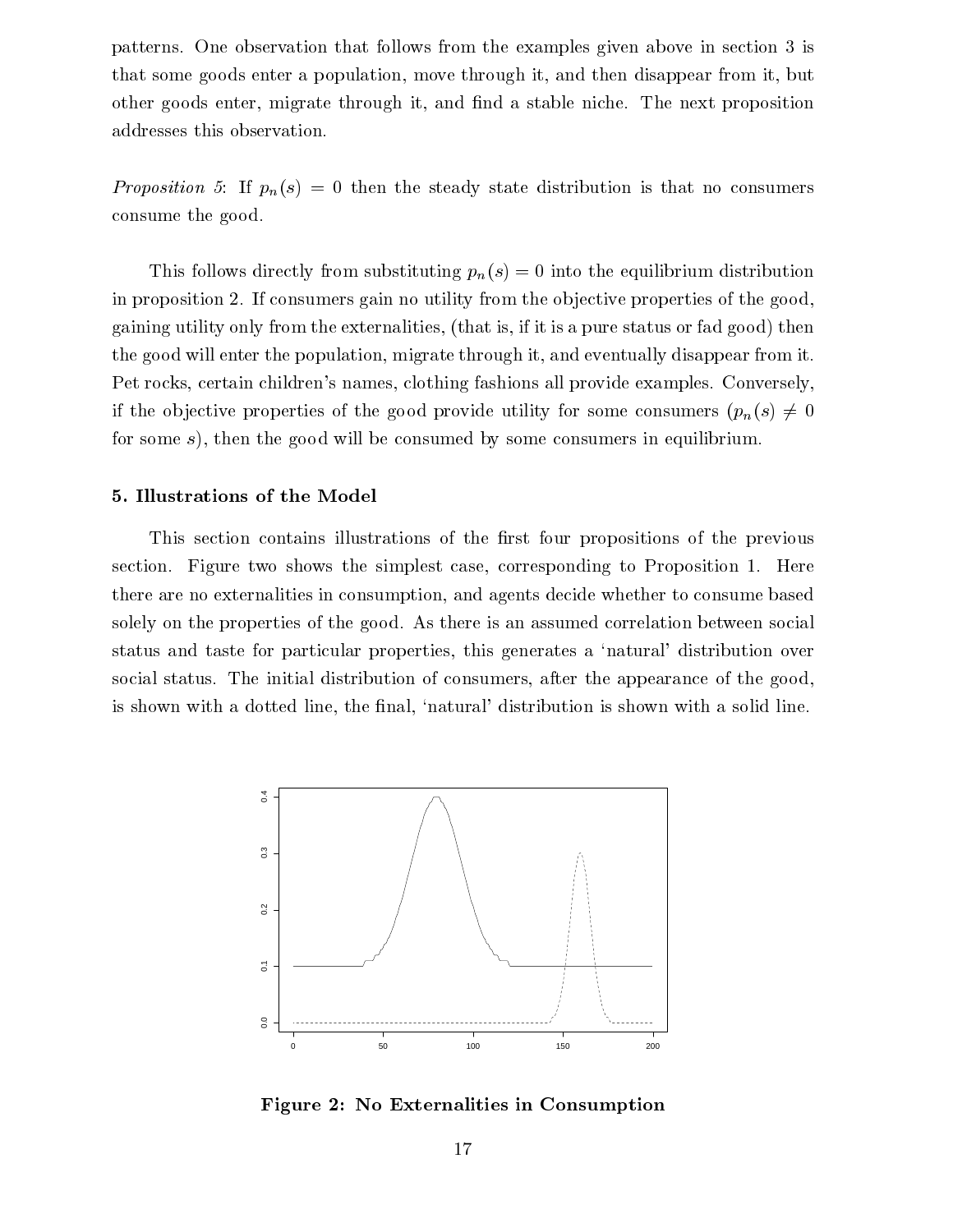Figure three illustrates the changes that occur when externalities in consumption are present.<sup>12</sup> In this figure, an aspiration group exists, as does a distinction group. Thus consumers try to imitate those above them in social status, and distinguish themselves from those below In this example, the initial and natural distributions are the same as those in Figure 2. The final distribution is distorted from the natural one. Mass is distributed over more social states, and the peak is less pronounced. For these parameter values, the distribution in fact has two modes, though the mode nearer the mode of the 'natural' distribution is more pronounced. The mode here is shifted to the left, as consumption among the lower classes, driven by the natural distribution, reduces consumption of those just above. At the same time the peak is broader and flatter, as there is more mass away from its modal value.



Figure 3: Distinction and Aspiration Effects

Figures 4, 5 and 6 illustrate propositions 3 and 4, and summarize three examples of the waves of demand that this model can generate. They show the pattern of demand as a function of class, and how this unfolds over time. In each case the simulations are run for 201 class segments and 300 time periods, and are examples of iterating equation 7. The graphs are drawn in the same style as relief maps in a geographical atlas. The darker the shading at a particular point on the graph, the more intense is demand in that class at that time.

 $^{\circ}$  In ngures three through six, there are effects in the tails of the distribution that stem from the boundary considerations discussed above. The figures do not correspond with the model towards the bounds of the support, because, unlike the model, the figures have finite support, which implies that boundary effects will be present. These should be ignored while interpreting the figures as illustrations of the propositions.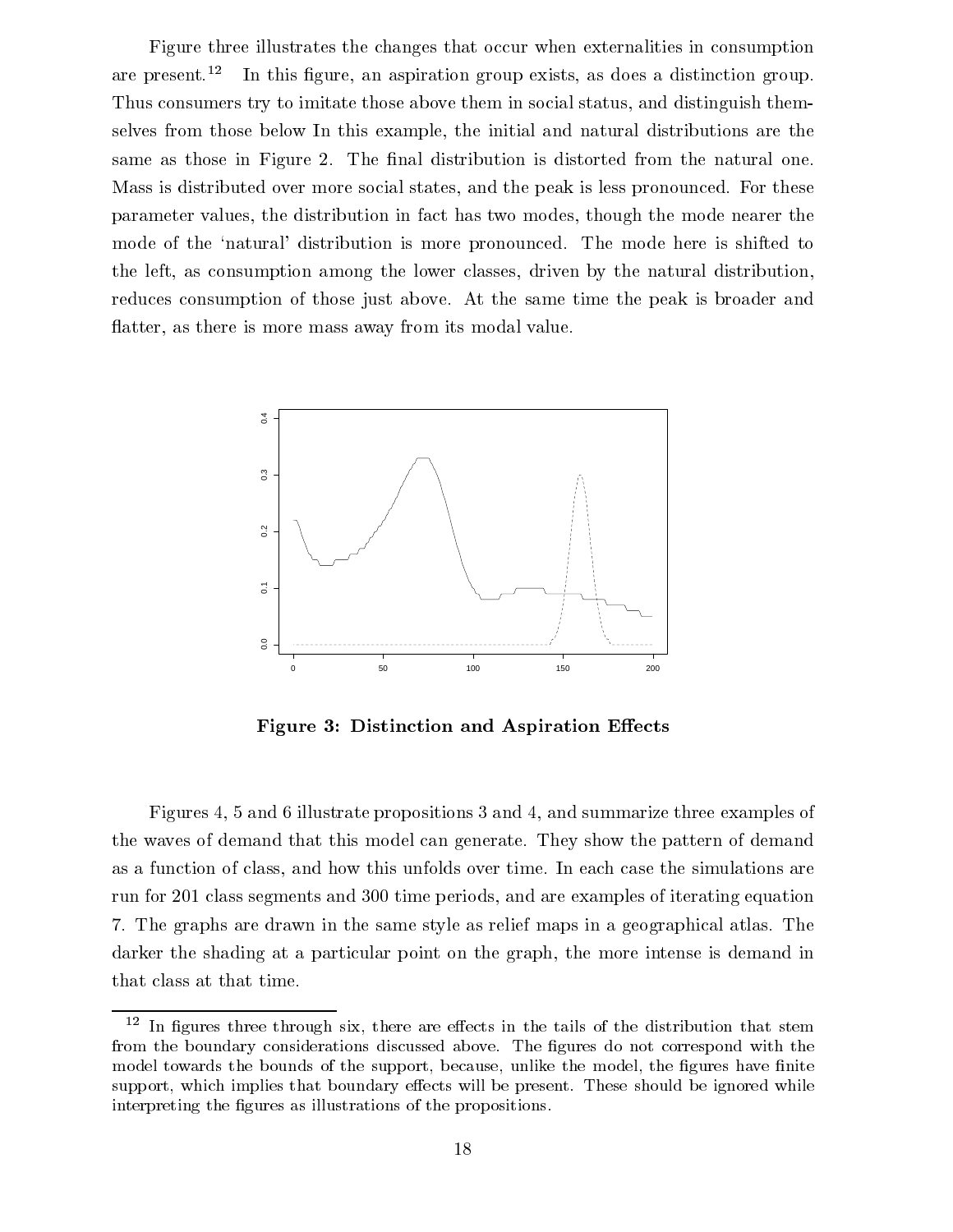Figure four illustrates the dynamics of the system when  $F_0(\cdot)$  is even, that is, when externalities are symmetric in the social space. Consumers gain positive externalities from those both above and below them, but the strength of the externality diminishes with distance. This could be considered a very powerful peer effect where most other consumers are thought of as peers, when  $F_0(s, s')$  is positive. The figure shows a heavy initial consumption near the top of the class spectrum, which slowly simply diminishes in time. The natural distribution emerges quickly as a mode, and consumption at that class status simply increases over time. In this exercise there are no wave effects.



Figure 4: Evolution of Consumption Symmetric externalities from nearby consumers  $(F_0(\cdot)$  even)

In figures 5 and 6,  $F_0(s, s')$  is odd. That is, consumers feel both distinction and aspiration effects. In both of these figures, consumers aspire to be like those above them in social class, and wish to distinguish themselves from those below. Thus they receive positive externalities from those above, and negative from those below. In figure 5 these effects decrease in strength as social distance increases, whereas in figure 6 they increase. The effects are, however, truncated at a finite distance. In both cases the first incidence of demand is at the upper end of the class spectrum, and demand gradually spreads down market. As demand spreads down to lower classes, the upper classes drop out of the market—as the distinction effect comes into play. Note that in both cases there remains a block of consumption at the bottom end of the class spectrum. This is the "natural distribution" described above, and it remains because the inherent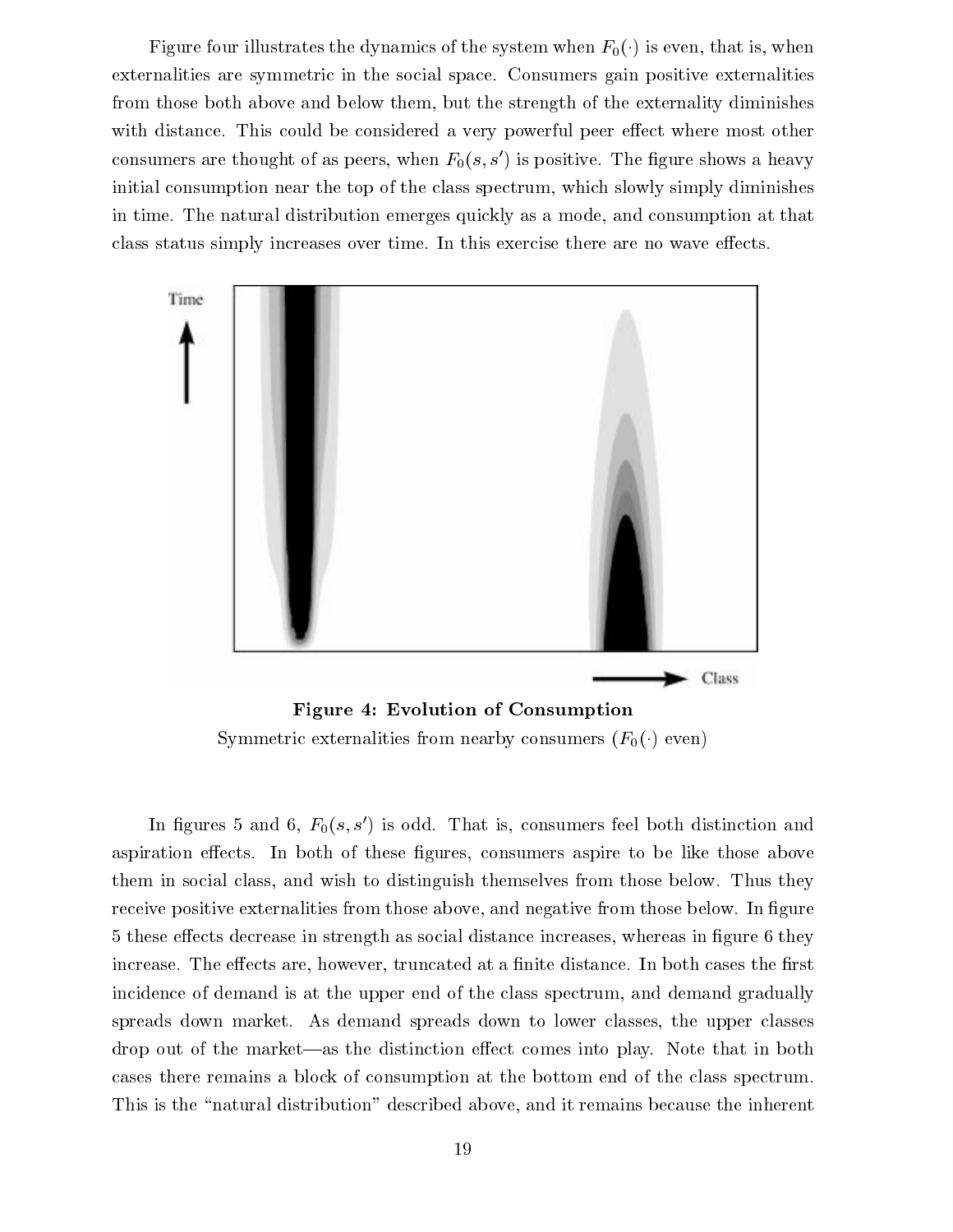

Figure 5: Evolution of Consumption

Asymmetric externalities from nearby consumers,  $(F()$  is odd), decreasing in distance.

properties of the good tend to give high utility to those near the bottom of the class spectrum.

The main difference between these two cases is in the "smoothness" with which demand spreads down-market. When the strength of the effect decreases with distance, the evolution of consumption is smooth in two senses. First, for almost any given class of consumer, demand as a function of time is single peaked: it increases to a maximum and then gradually fades away. Second, at any given time—and neglecting the block of consumption at the bottom end of the class spectrum—demand as a function of class is also single-peaked over a wide area of the graph. When the strength of external effects increase with distance, by contrast, (as in Figure 6) the evolution of consumption is much less smooth. Here there are a series of local maxima. Indeed, whether we look at demand as a function of time for a given class, or demand as a function of class at any given time, it is comparatively rare to find that these functions are single-peaked. On the contrary, there are many "echo effects" where demand grows, declines, and the reappears.

This distinction is important because while some waves of consumption are singlepeaked (e.g. Alma-Tadema in Figure 1, over the period 1860-1960) others are not (e.g. Canaletto in that gure). To model the range of consumption waves described in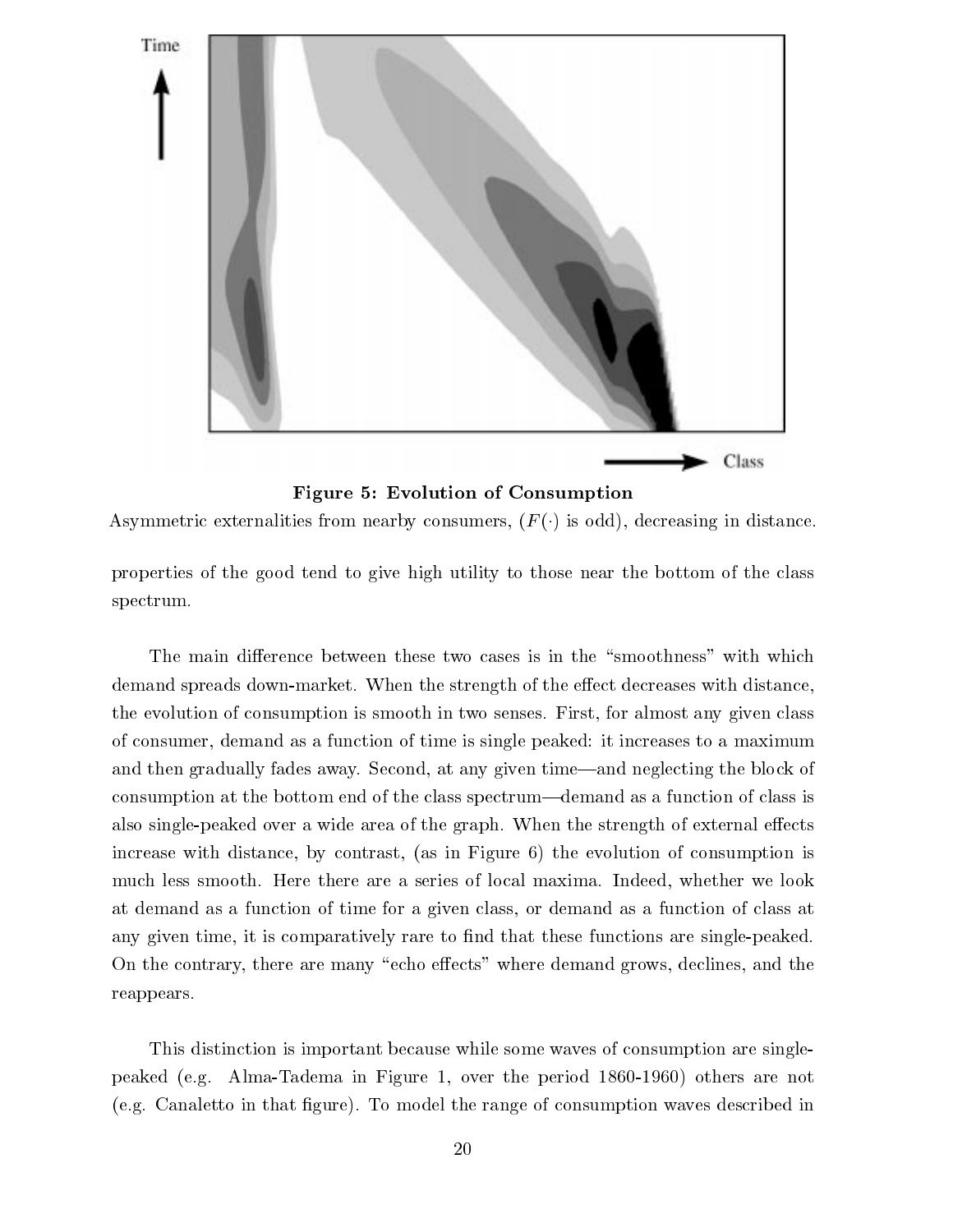

Figure 6: Evolution of Consumption

Asymmetric externalities from nearby consumers,  $(F_0(\cdot))$  is odd), increasing in distance.

Section 3 we need to be able to handle smooth waves and more volatile waves, and this suggests that the interdependency effects used in this paper need very careful empirical attention.

Even in the case of Figure 6, where the overall pattern of consumption does not evolve in a smooth manner, it is possible that the aggregate level of consumption is still smooth. Figure 7 illustrates this by integrating the consumption pattern of Figure 6 over the whole range of class segments, assuming a uniform distribution of consumers along the class axis. As is readily apparent, the aggregate demand function is (essentially) single peaked. But a different assumption about the distribution of consumers along the class line could generate a more volatile aggregate demand function. Figure 7 is useful when we seek to apply these models to analyze data of the sort presented in Figure 1, where we do not have systematic data of demand by class, but do have data on total demand, or market-clearing prices, which can be assumed to depend on demand in an obvious way.

# 6. Conclusions

This paper has explored the patterns of demand that emerge when there are social interactions among different consumers. We have concentrated attention on the case where consumer preferences are influenced by the consumption behaviour of three refer-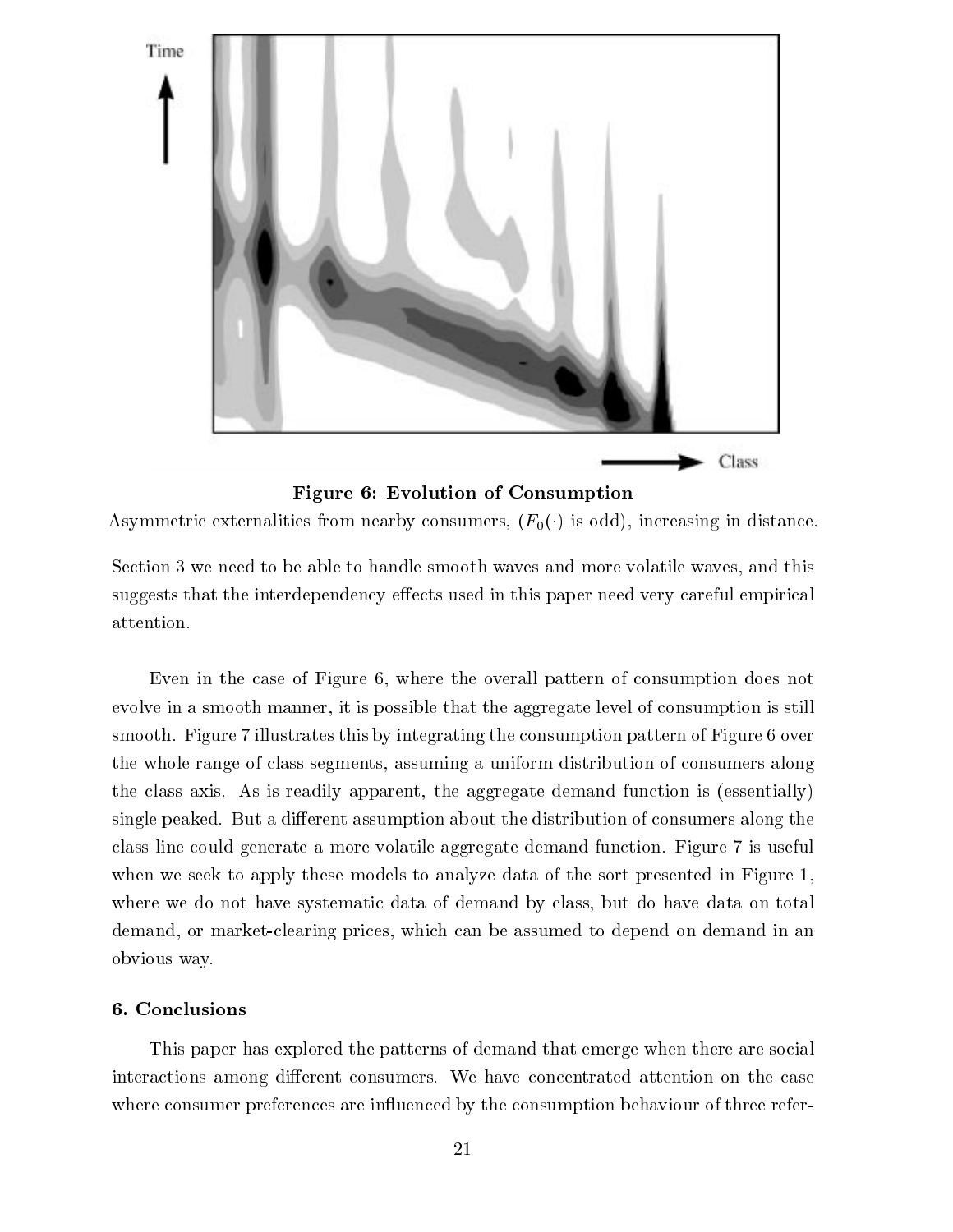

Figure 7: Evolution of Total Demand

ence groups: a peer group of similar consumers, with whom the individual shares some consumption activities; a contrast group (or distinction group), from which the individual wishes to distinguish him or herself; and an aspirational group, with whom the individual would like to share consumption activities, but cannot. The paper showed how this structure evolves over time and the nature of the state toward which it tends. The tension between the objective properties of the good and the externalities in consumption determine the final distribution of consumption over the attributes of agents. The nature of the externalities determines the properties of the evolution toward that state. The relevance and potential applications of this model were demonstrated by a number of illustrative examples. While these were only suggestive, and not rigourously researched, they suggest that consumer preferences are frequently influenced by at least one of the three reference groups, and that the patterns of consumption generated by the model are frequently found in practice.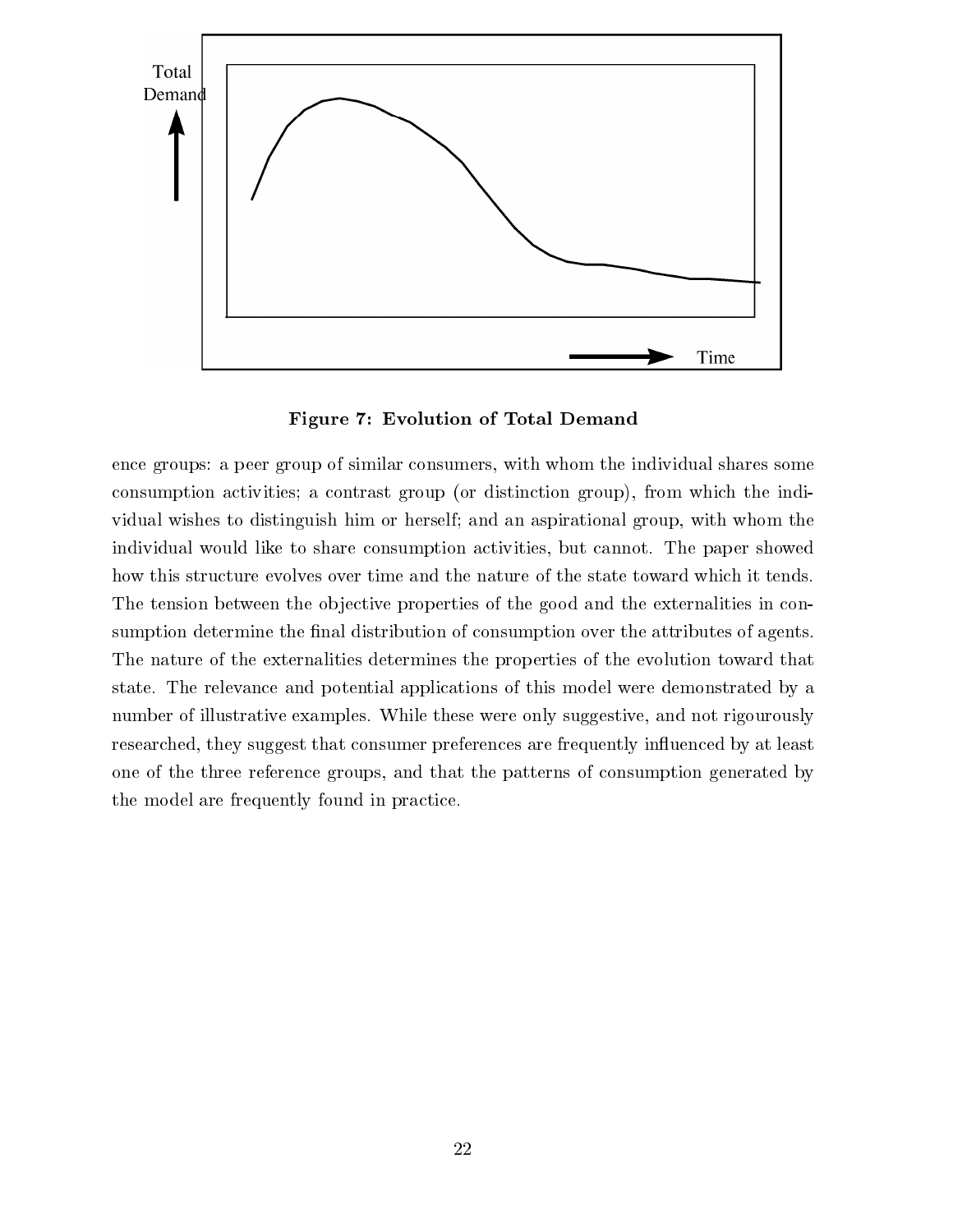## References

Akerlof G. (1997) "Social Distance and Social Decisions" Econometrica 65(5): 1005-27.

- An, M. and N. Kiefer (1995). "Local Externalities and Societal Adoption of Technologies" Journal of Evolutionary Economics, 5, 103-117.
- Arthur W. B. (1989) "Competing Technologies, Increasing Returns, and Lock-In by Historical Events" Economic Journal, 99, 116-131
- Bagwell L.S. and B.D. Bernheim (1996) "Veblen Effects in a Theory of Conspicuous Consumption" American Economic Review 86(3), 349-373
- Banerjee A.V. (1993) "A Simple Model of Herd Behaviour" Quarterly Journal of Economics 107. 77-817
- Becker, G.S. (1996) Accounting for Tastes Cambridge, MA: Harvard University Press
- Becker G.S. (1991) "A Note on Restaurant Pricing and Other Examples of Social Influences on Price" Journal of Political Economy, 99, 1109-1116
- Becker G.S. and K.M. Murphy (1988) "A Theory of Rational Addiction" Journal of Political Economy, 96, 675-700
- Bernheim D. (1994) "A Theory of Conformity" Journal of Political Economy, 105, 841-877.
- Bikhchandani S., D. Hirschleifer and I. Welch (1992) "A Theory of Fads, Fashion, Custom and Cultural Change as Informational Cascades" Journal of Political Economy, 100, 992-1026
- Bourdieu P. (1984) Distinction: A Social Critique of the Judgement of Taste London: Routledge Kegan Paul
- Brock, W. and S. Durlauf (1995), "Discrete Choice with Social Interactions" University of Wisconsin at Madison.
- Brown T.M. (1952) "Habit Persistence and Lags in Consumer behaviour" Econometrica 20, 355-71
- Coelho P.R.P. and J.E. McClure (1993) "Towards an Economic Theory of Fashion" Economic Enquiry, 31, 55-608
- Corneo G. and O. Jeanne (forthcoming) "Snobs, bandwagons and the Origin of Social Customs in Consumer behaviour" Journal of Economic Behaviour and Organisation, forthcoming
- Corneo G. and O. Jeanne (forthcoming) "Conformism, Snobbism and Conspicuous Consumption" Journal of Public Economics, forthcoming
- Cowan R. (1991) "Tortoises and Hares: Choice Among Technologies of Unknown Merit" Economic Journal, 101, 801-814
- Cowan, R. and W Cowan (1998)"On Clustering in the Location of R&D: Statics and Dynamics" Economics of Innovation and New Technology, forthcoming.
- Cowan R., W. Cowan and G. M. P. Swann (1997) "A Model of Demand with Interaction Among Consumers" International Journal of Industrial Organisation, 15, 711-732
- Dasgupta P. and J. Stiglitz (1980) "Uncertainty, Industrial Structure and the Speed of  $R&D$ " Bell Journal of Economics, 11, 1-28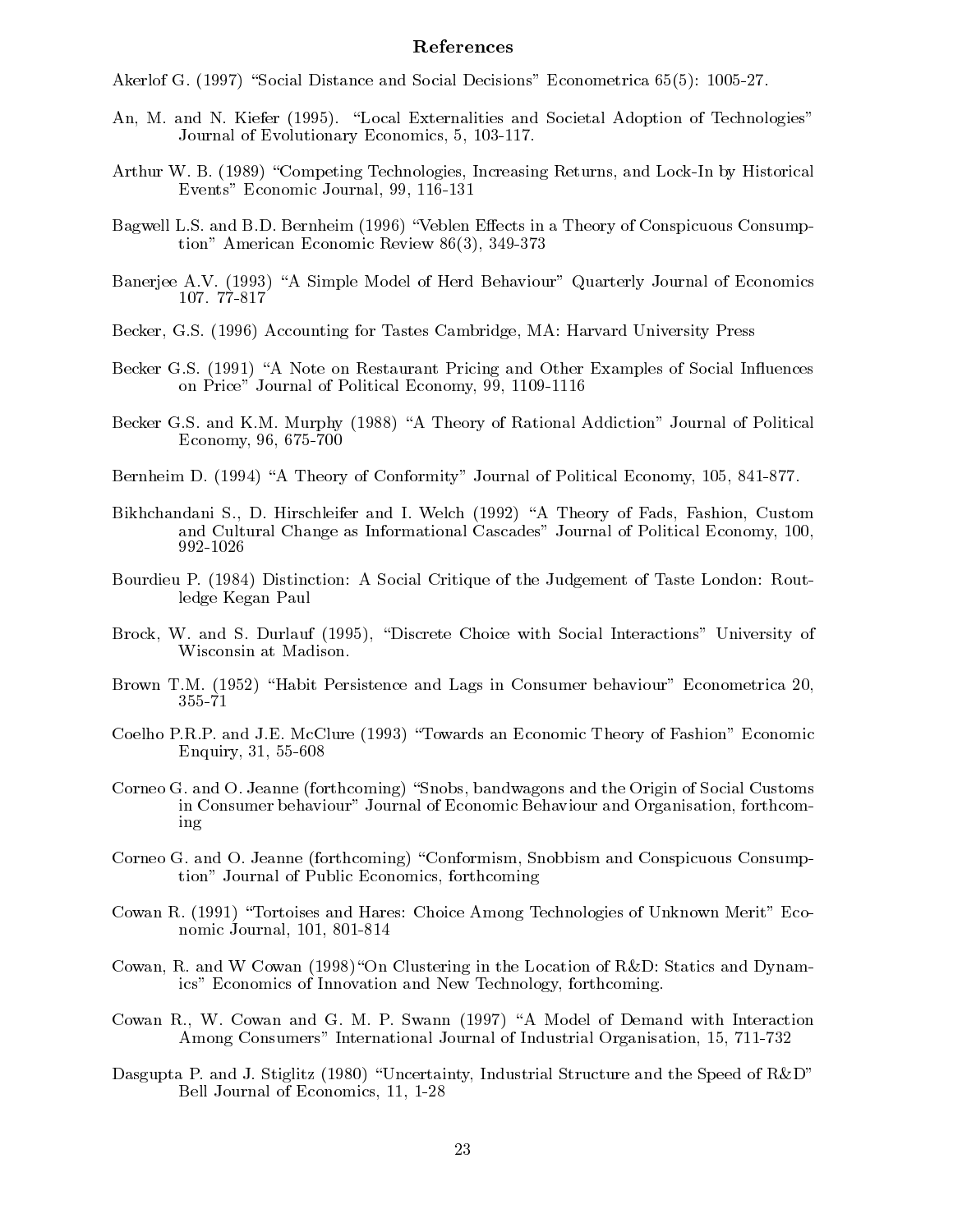- David P. A. (1985) "CLIO and the Economics of QWERTY" American Economic Review, 75,
- David, P.A., D. Foray and J-M. Dalle (1998). " Marshallian Externalities and technological Niches" Economics of Innovation and New Technology, forthcoming.
- Donckner E.J. and G. Feichtinger (1993) "Cyclical Consumption Patters and Rational Addiction" American Economic Review, 83(1), 256-263
- Douglas M. (1975) Implicit Meanings: Essays in Anthropology London: Routledge Kegan Paul
- Duesenberry J.S. (1949) Income, Saving and the Theory of Consumer Behaviour Cambridge, Mass: Cambridge University Press.
- Durlauf S.N. (1994)"Spillovers, Stratification and Inequality" European Economic Review, 38(3/4), 836-845
- Durlauf, S. (1993) "Nonergodic Economic Growth" Review of Economic Studies, 60, 349-366.
- Durlauf, S. (1997) "Statistical Mechanics Approaches to Socioeconomic Behavior" in The Economy as a Complex Evolving System II, W.B. Arthur, S.N. Durlauf and D. Lane, eds., Redwood City: Addison-Wesley.
- Earl, P.E. (1986) Lifestyle Economics: Consumer Behaviour in a Turbulent World Brighton: Wheatsheaf
- Farrell J.R. and G. Saloner (1985) "Standardization, Compatibility and Innovation", RAND Journal of Economics, 16, 70-82
- Feichtinger G., A. Prskewetz, W. Herold and P. Zinner (1995) "Habit Formation with Threshold Adjustment: Addiction May Imply Complex Dynamics" Journal of Evolutionary Economics, 5, 157-172
- Friedman M. (1957) A Theory of The Consumption Function Princeton: Princeton University Press
- Gaertner W. (1974) "A Dynamic Model of Interdependent Consumer Behaviour" Zeitschrift fr Nationalkonomie, 34, 327-44
- Gintis H. (1974) "Welfare Criteria with Endogenous Preferences: The Economics of Education" International Economic Review 15, 415-30
- Gorman W.M. (1967) "Tastes, Habit and Choices" International Economic Review, 8, 218-22
- Granovetter M. (1978) "Threshold Models of Collective Behaviour" American Journal of Sociology, 83(6), 1420-1443
- Granovetter M. and R. Soong (1986) "Threshold Models of Interpersonal Effects in Consumer Demand" Journal of Economic Behaviour and Organization, 7(1), 83-100
- Ireland N. (1994) " On Limiting the Market for Status Signals" Journal of Public Economics 53.91-110 33, 91-110
- Katz M. and C. Shapiro (1985) "Network Externalities, Competition and Compatibility" American Economic Review, 75, 424-440
- Kirman, A. (1993) "Ants, Rationality and Recruitment" Quarterly Journal of Economic, 108, 137-156.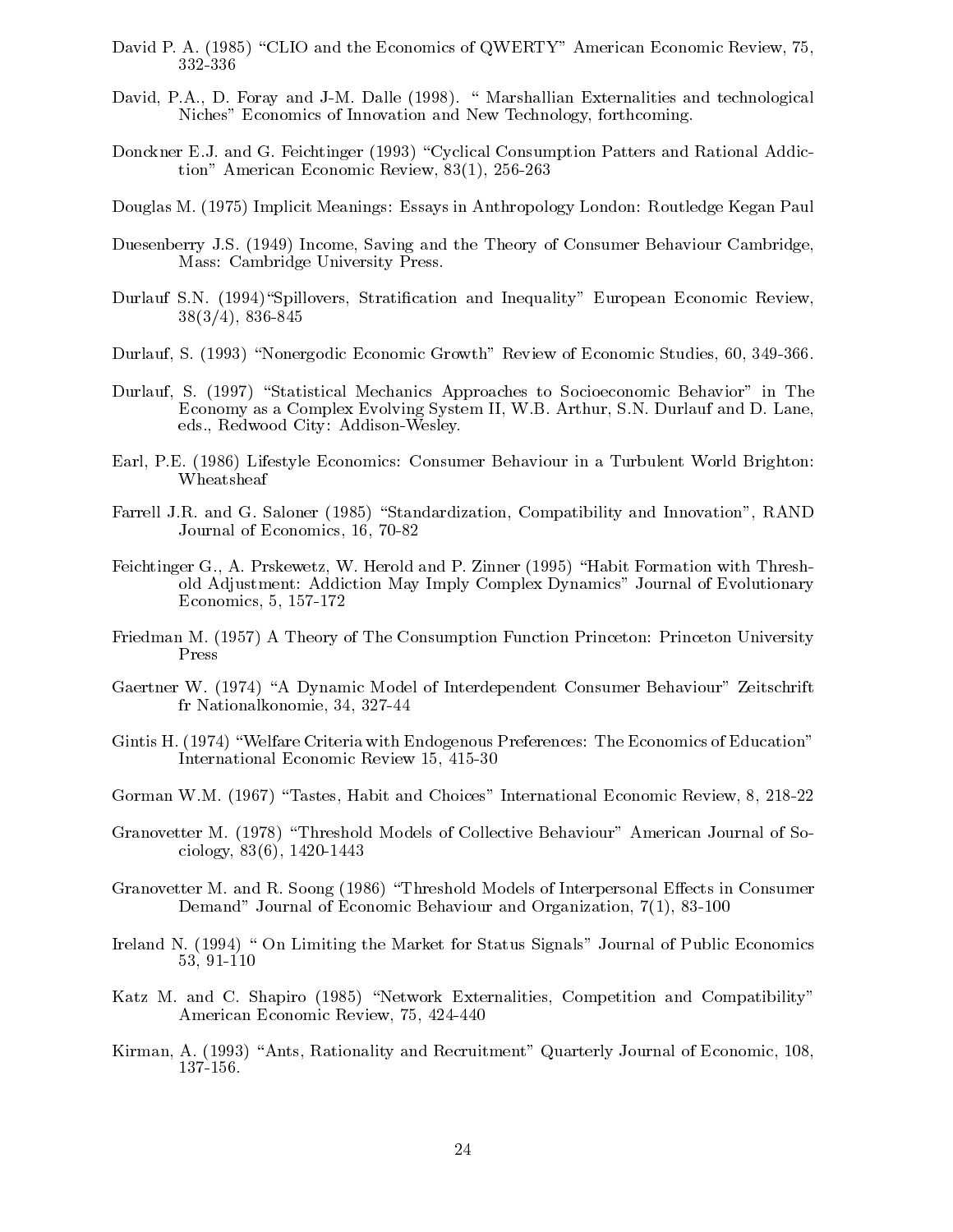- Kirman, A. (1997) "Economies with Interacting Agents" in W.B. Arthur, S. Durlauf and D. Lane (eds.) The Economy as an Evolving Complex System, vol. 2, Addison Wesley.
- Liebenstein H. (1950) "Bandwagon, Snob and Veblen Effects in the Theory of Consumers' Demand" Quarterly Journal of Economics, 65, 183-207
- Marshall A. (1920) Principles of Economics, 8th Edition, London: MacMillan
- Mason, R.S. (1981) Conspicuous Consumption: A Study of Exceptional Consumer Behaviour Aldershot: Gower Publishing
- Miller, C.M, McIntyre, S.M. and Mantrala, M.K. (1993) 'Towards Formalising Fashion Theory' Journal of Marketing Research, 30, 142-151.
- McCraw, Thomas, K. (1997). Creating Modern Capitalism, Harvard University Press.
- Mitchell B.R. (1980) European Historical Statistics 1750-1975, Second Revised Edition, London: MacMillan Press Ltd
- Mitchell B.R. with P. Deane (1971) Abstract of British Historical Statistics, Department of Applied Economics Monograph No. 17, Cambridge: Cambridge University Press
- Pesendorfer W. "Design Innovation and Fashion Cycles" American Economic Review, 85, 771-792
- Pollak R.A. (1970) "Habit Formation and Dynamic Demand Functions" Journal of Political Economy, 78, 60-78
- Reitlinger G. (1961) The Economics of Taste: The Rise and Fall of Picture Prices, 1760-1960, Volume I, London: Barrie and Rockliff [reissued 1982 by Hacker Art Books, Inc., New York]
- Reitlinger G. (1970) The Economics of Taste: The Rise and Fall of Picture Prices, 1760-1960, Volume III, London: Barrie and Rockliff [reissued 1982 by Hacker Art Books, Inc., New York]
- Schelling T. (1971) "Dynamic Models of Segregation" Journal of Mathematical Sociology, 1, 143-96
- Smith A. (1776) The Wealth of Nations
- Smith R. A. L. (1948) Bath, 3rd edition, London: B.T. Batsford Ltd.
- Swann G.M.P. and M. Tavakoli (1994) "An Econometric Analysis of Television Viewing, and the Welfare Economics of Introducing an Additional Channel in the UK" Information Economics and Policy, 6, 25-51
- Swann, G.M.P. (1997) 'The Demand for Distinction and the Evolution of the Prestige Car' paper for Workshop on Escaping Statiation, Max-Planck Institut for Research into Economic Systems, Jena, Germany, December 11-13
- Tomlinson M. and G.M.P. Swann (1998) "An Econometric Model of Class Effects in the Consumption of Wine" Unpublished Paper, CRIC, University of Manchester
- Veblen T. (1899) The Theory of the Leisure Class: An Economic Study of Institutions New York: MacMillan
- Walker, J.S. (1988). Fourier Analysis New York: Oxford University Press.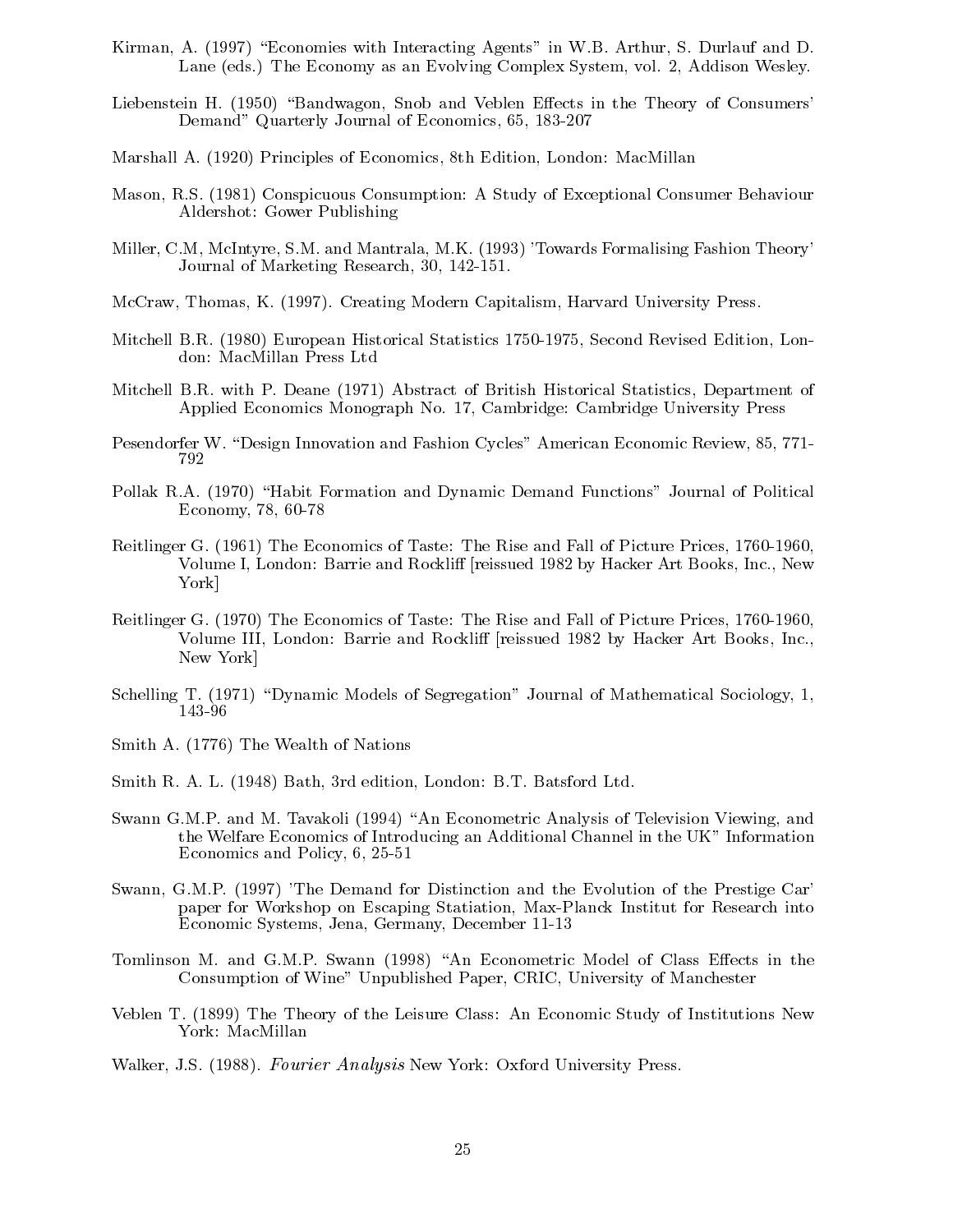Weizcker C.C. von (1971) \Notes on Endogenous Changes of Tastes" Journal of Economic The results of the state  $\mathcal{S}$  and  $\mathcal{S}$  345-372. In the state  $\mathcal{S}$ 

Young P. (1993) "The Evolution of Conventions" Econometrica, 61, 57-84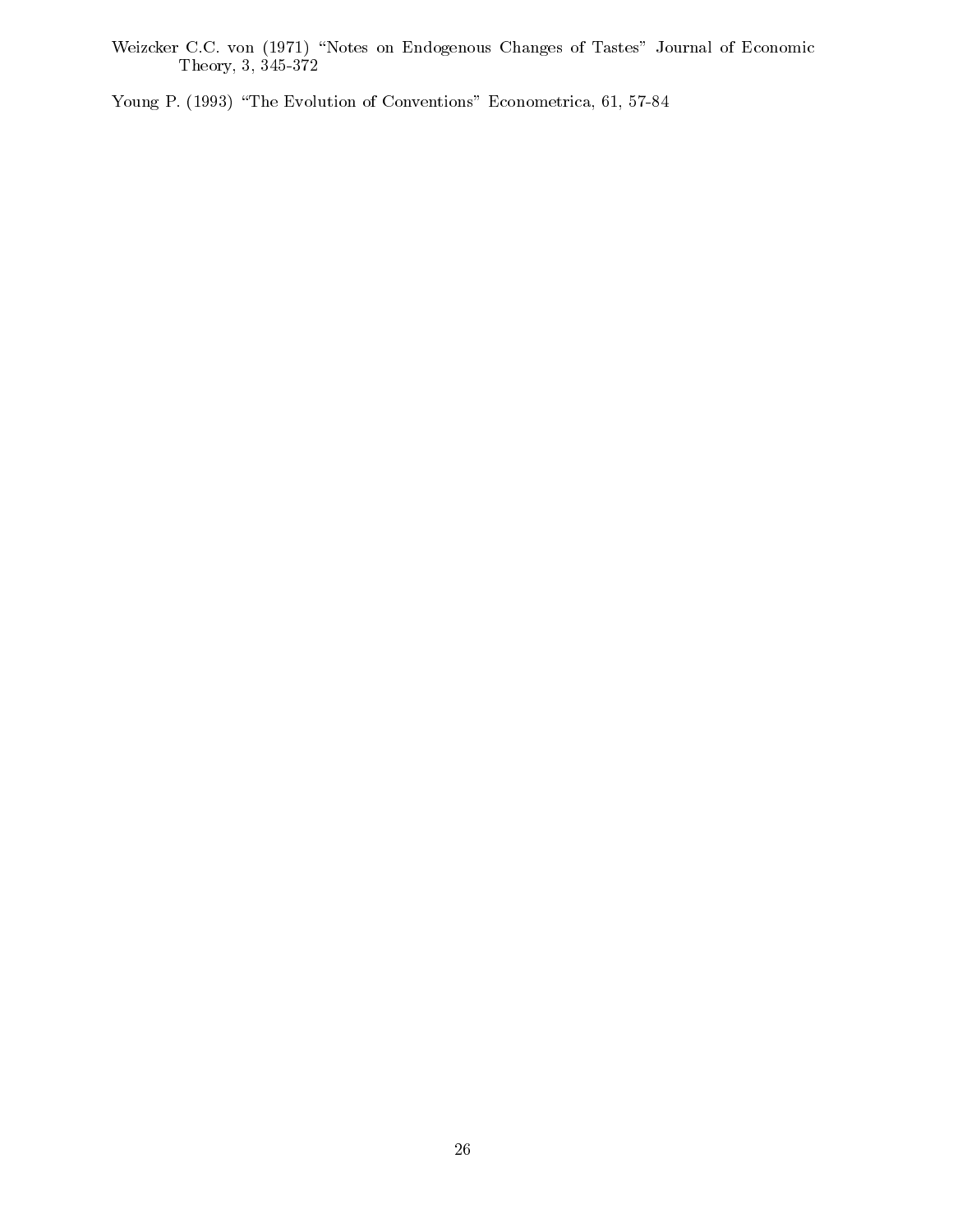# Appendix

In this appendix we present the derivation of the solution to equation 1. The change in the probability that an agent consumes the good is given by

$$
\frac{d}{dt}p(s,t) = \int_{-\infty}^{\infty} F_0(s,s')p(s',t)ds' - \alpha(p(s,t) - p_0(s)).
$$
\n(A1)

In order to solve this equation we transform the two varaibles,  $s$  and  $t$ . A Fourier transform on  $s$  and a Laplace transform on  $t$  yield the conjugate variables  $k$  and  $z$ :

$$
P(k,t) = \int_{-\infty}^{\infty} e^{iks} p(s,t) dt,
$$
 (A2)

and so

$$
P(k, z) = \int_{-\infty}^{\infty} e^{-iks} \int_{0}^{\infty} e^{-izt} p(s, t) dt ds.
$$
 (A3)

We assume that the imaginary part of z,  $Im(z) > 0$  to ensure convergence.

Intregrating by parts with respect to t and substituting for  $dp(s, t)/dt$  gives:

$$
P(k,z) = -\frac{1}{iz} \int_{-\infty}^{\infty} e^{-iks} p(s,0) ds - \frac{1}{iz} \int_{-\infty}^{\infty} e^{-iks} \int_{0}^{\infty} e^{izt} \int_{-\infty}^{\infty} F_0(s-s') p(s',t) ds ds' dt
$$
  
+ 
$$
\frac{1}{iz} \int_{-\infty}^{\infty} e^{-izt} \int_{0}^{\infty} e^{iks} (p(s,t) - p_0(s)) ds dt
$$
  
= 
$$
-\frac{1}{iz} \mathcal{P}(k,0) - \frac{1}{z^2} P_0(k) + \frac{1}{iz} P(k,z) - \frac{1}{iz} F_0(k) P(k,z)
$$

where

$$
F_0(k) = \int_{-\infty}^{\infty} e^{-iks} F_0(s) ds
$$

$$
\mathcal{P}(k, 0) = \int_{-\infty}^{\infty} e^{-iks} p(s, 0) ds
$$

$$
P_0(k) = \int_{-\infty}^{\infty} e^{-iks} p_0(s) ds
$$

This can be re-arranged as

$$
P(k, z)(1 - \frac{1}{iz}(\alpha - F_0(k))) = -\frac{1}{iz}\mathcal{P}(k, 0) - \frac{\alpha}{z^2}P_0(k).
$$

Thus

$$
P(k, z)(z2 + iz(\alpha - F0(k))) = izP(k, 0) - \alpha P0(k)
$$

or

$$
P(k,z)=\frac{iz\mathcal{P}(k,0)-\alpha P_0(k)}{z^2+iz(\alpha-F_0(k))}
$$